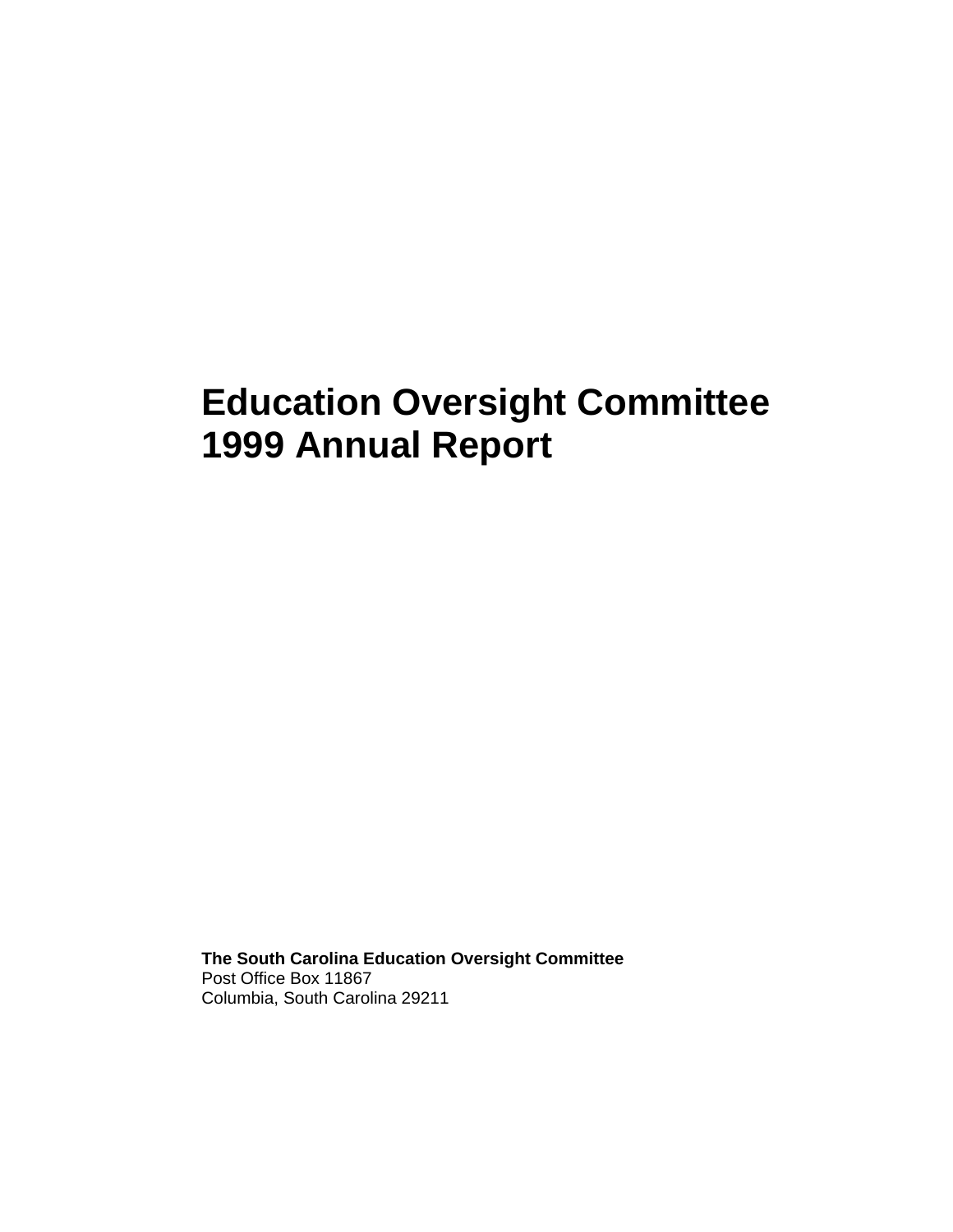March 1, 1999

Greetings:

On behalf of the Education Oversight Committee, I am pleased to present our initial Annual Report for your consideration. The report details the activities of the Committee in the first eight months of its operation and references the manner in which the Committee is addressing its current and future responsibilities.

The effort to bring South Carolina's students and schools to higher levels of achievement requires the time and talents of all South Carolinians. This effort also requires a commitment which must extend beyond the temporary pain of change. The members our Committee applaud South Carolina's educators, parents, and policymakers for their willingness to envision change and strive toward a stronger system. We accept that this is a journey that will require all of our best efforts and energies in the months and years ahead.

Sincerely,

William Barnet, III Chairman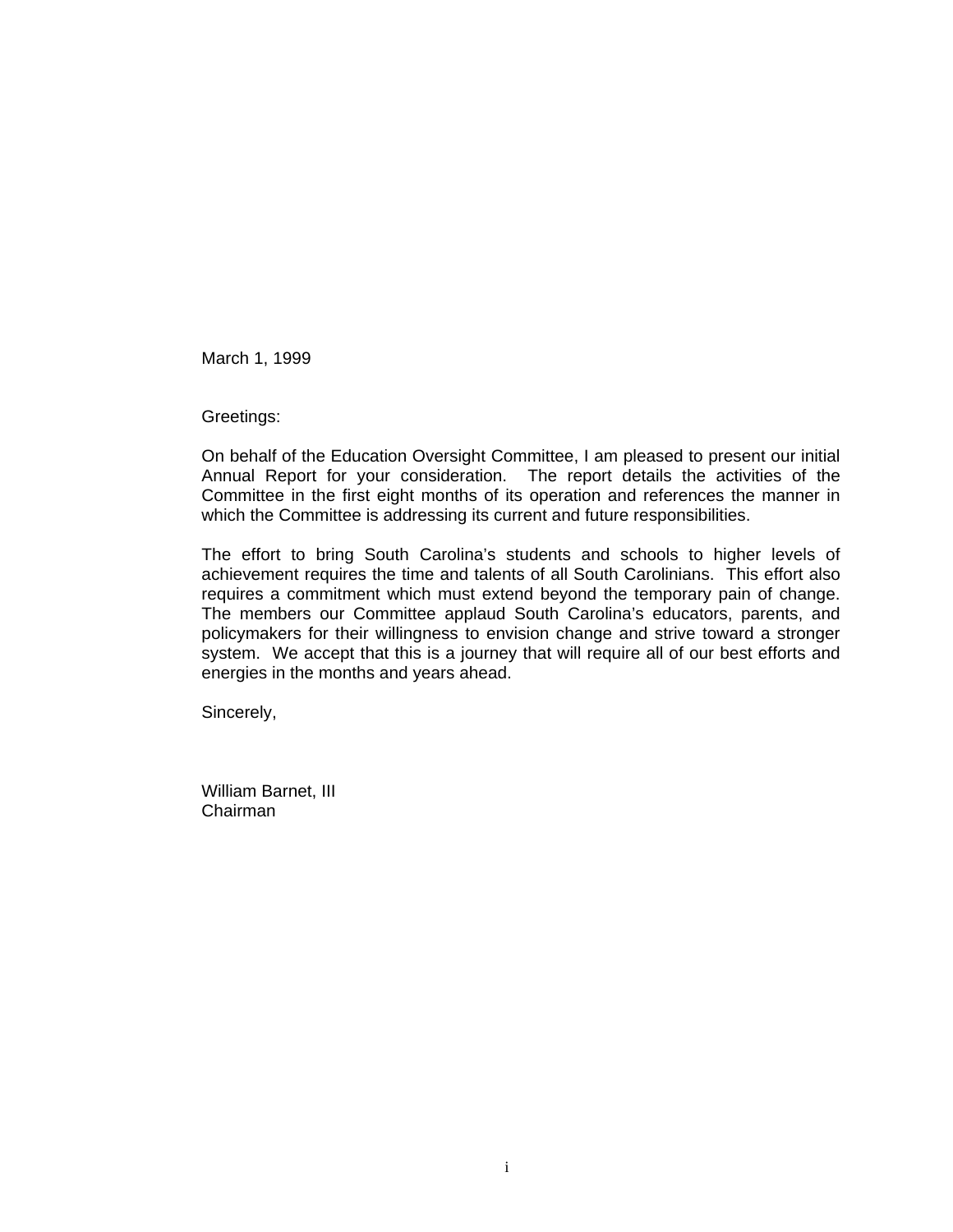# **Table of Contents**

## Page

## Statutory Responsibilities of the Education Oversight Committee

| L.   |                                                      |  |
|------|------------------------------------------------------|--|
| II.  |                                                      |  |
| III. |                                                      |  |
| IV.  |                                                      |  |
| V.   | Establish an Ongoing Public Information Campaign  14 |  |
| VI.  |                                                      |  |
| VII. |                                                      |  |
|      |                                                      |  |

### **Appendices**

| А. |  |
|----|--|
|    |  |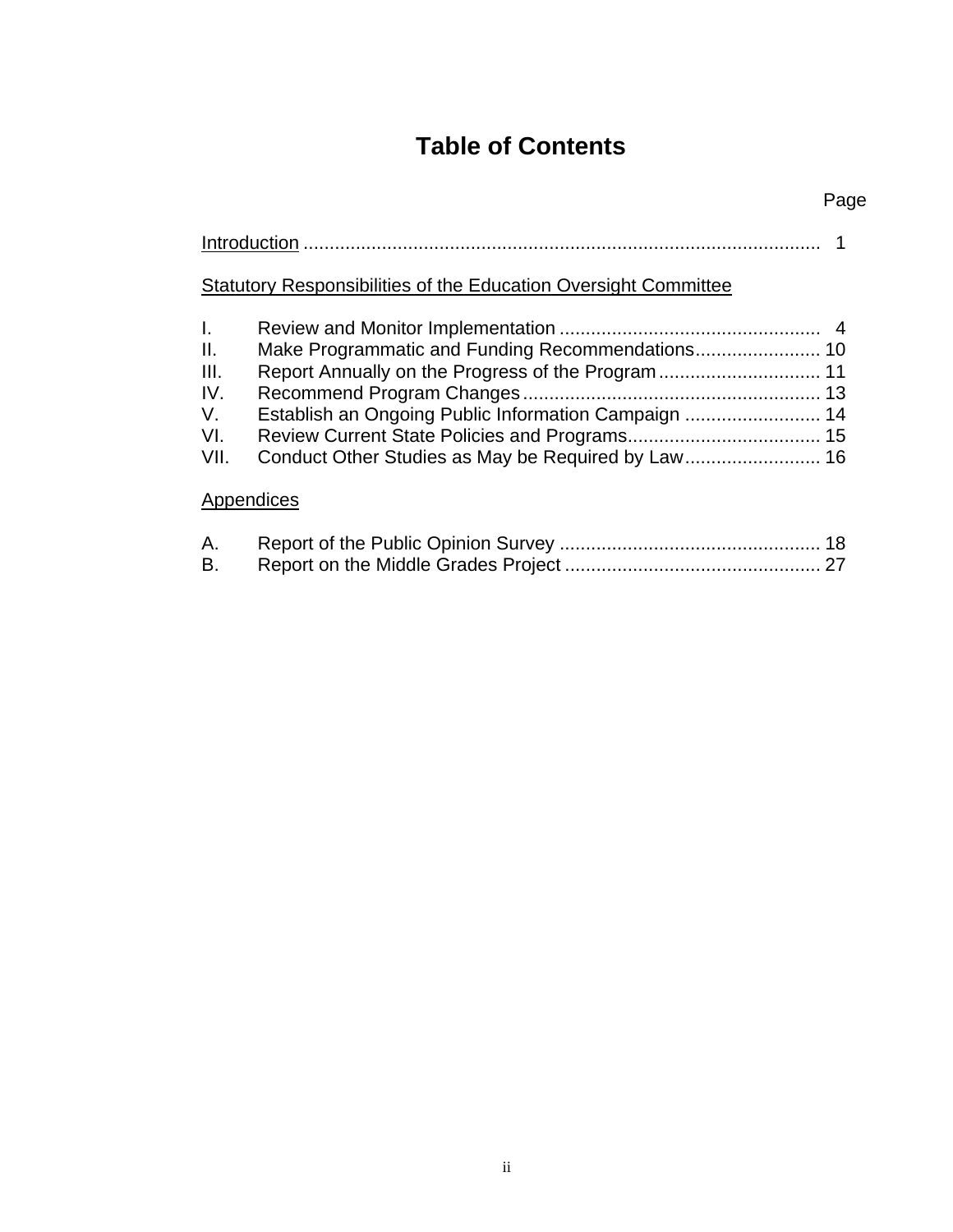#### **INTRODUCTION**

In accordance with § 59-6-10, South Carolina Code of Laws, this report is submitted to the members of the General Assembly for their consideration. The report consolidates the requirements contained in the Education Accountability Act of 1998 for the Education Oversight Committee to accomplish the following:

- (1) Review and monitor the implementation and evaluation of the Education Accountability Act and Education Improvement Act programs and funding;
- (2) make programmatic and funding recommendations to the General Assembly;
- (3) report annually to the General Assembly, State Board of Education, and the public on the progress of the programs; and
- (4) recommend Education Accountability Act and EIA program changes to state agencies and other entities, as it considers necessary.

The Committee also has responsibilities that include:

- (5) establishing an on-going public information campaign to apprise the public of the status of public schools and the importance of high standards for academic performance;
- (6) (through a task force) reviewing current state programs and policies for parent participation in their children's education; and
- (7) conducting other studies as may be required by law.

#### Committee Organizational Structure

Members of the Committee and their appointed positions on the Committee are listed below:

| <b>Member</b>            | <b>Position</b> | <b>Appointed By</b>                  | Term        |
|--------------------------|-----------------|--------------------------------------|-------------|
| William Barnet, III      | <b>Business</b> | Speaker of the House                 | 1998-2002   |
| James A. Bennett         | <b>Business</b> | Chair, House Education               | 1998-2000   |
| <b>Rosie Marie Berry</b> | Education       | <b>President Pro Tempore</b>         | 1998-2001   |
| James Bryan              | Designee        | <b>President Pro Tempore</b>         | coterminous |
| William Gummerson        | Education       | Governor                             | 1998-2002   |
| <b>Bobby Harrell</b>     | Designee        | Chairman, Ways & Means               | coterminous |
| Susan Hoag               | Designee        | Speaker of the House                 | coterminous |
| Douglas McTeer           | Designee        | Governor                             | coterminous |
| Alex Martin              | Education       | Speaker of the House                 | 1998-2001   |
| <b>John Matthews</b>     | Designee        | Chair, Finance                       | coterminous |
| Nikki Setzler            |                 | Chairman, Senate Education Committee | coterminous |
| Joel A. Smith, III       | <b>Business</b> | <b>President Pro Tempore</b>         | 1998-2002   |
| Henry Spann              | Education       | Chairman, House Educ.                | 1998-2002   |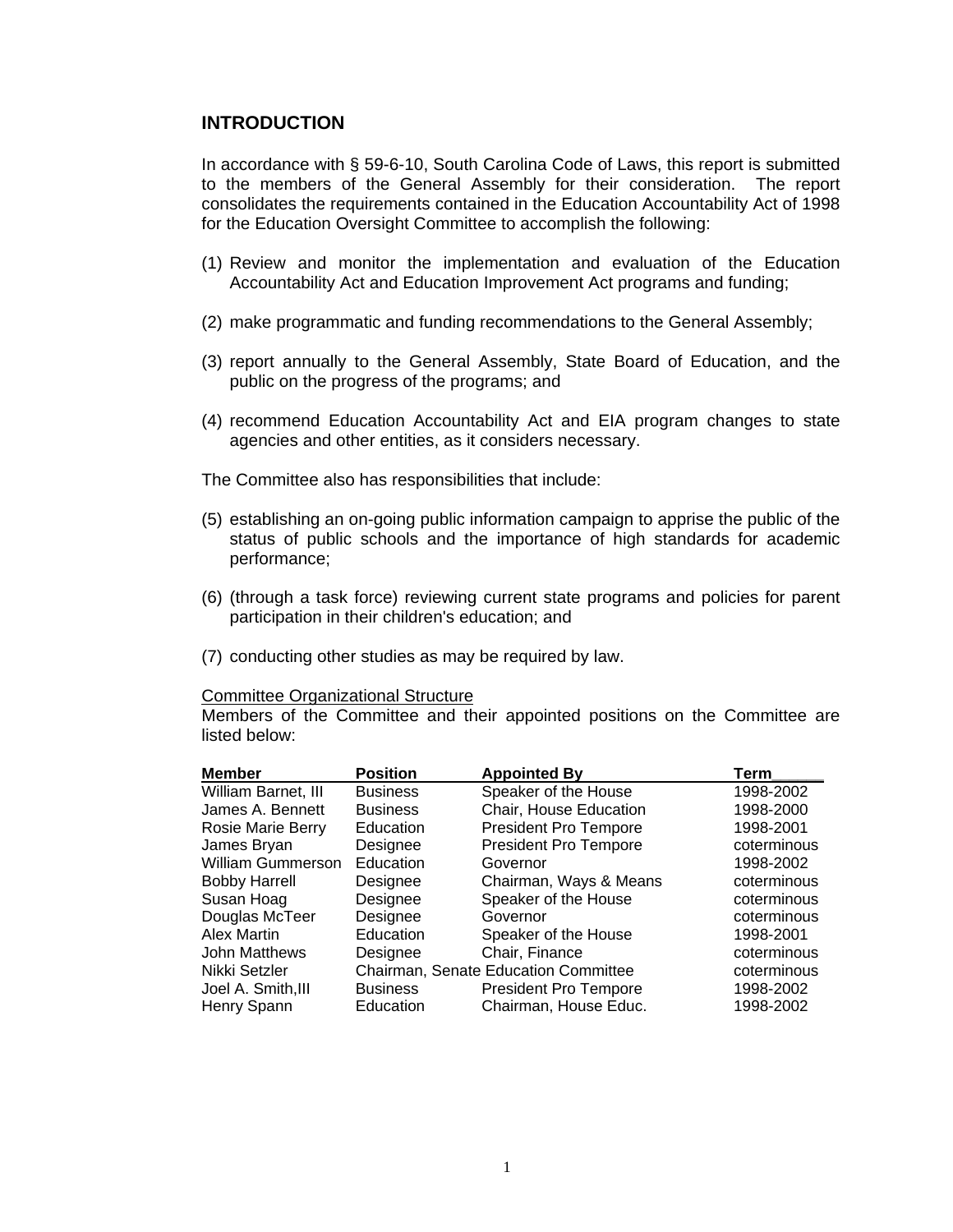| <b>Member</b>    | <b>Position</b>  | Appointed by                                          | Term        |
|------------------|------------------|-------------------------------------------------------|-------------|
| Robert E. Staton | <b>Business</b>  | Chairman, Senate Education                            | 1998-2000   |
| Lynn D. Thompson | <b>Education</b> | Chairman, Senate Education                            | 1998-2002   |
| Ronald Townsend  |                  | <b>Chairman. Education and Public Works Committee</b> | coterminous |
| Larry Wilson     | <b>Business</b>  | Governor                                              | 1998-2002   |

At its July 1998 meeting the Education Oversight Committee elected William Barnet, III, to serve as chairman and Clara H. Heinsohn as vice-chairman. Mrs. Heinsohn's term of office, which was coterminous with Governor David M. Beasley, ended in January 1999. Rosie Marie Berry was elected vice-chairman after Mrs. Heinsohn's term ended.

The Committee has met monthly since its inception. Much of the work of the Committee is accomplished through its five subcommittees outlined here:

- (1) Academic Standards and Assessments, chaired by G. Larry Wilson, includes William Gummerson, Susan Hoag, Douglas McTeer and John Matthews;
- (2) Education Improvement Act and Improvement Mechanisms, chaired by Robert E. Staton, includes Rosie Marie Berry, Nikki Setzler, Henry Spann and Lynn D. Thompson;
- (3) Parent Involvement, chaired by James Bennett, includes Rose Marie Berry, Joel A. Smith, III, Lynn D. Thompson, and Ronald Townsend;
- (4) Public Awareness, chaired by Joel A. Smith III, includes William Barnet III, James A. Bennett, Bobby Harrell, Alex Martin, Henry Spann, Robert E. Staton, and Larry Wilson,
- (5) Staff and Administration, chaired by William Barnet III, includes James A. Bennett, James Bryan, Douglas McTeer and Susan Hoag.

The enabling legislation provided for staff designated as the Division of Accountability. The Committee has employed six staff persons. Dr. Jo Anne Anderson serves as Executive Director. Other staff persons include Mrs. Valerie Harrison, Dr. Theresa Siskind, Ms. Trisha P. Bockus, Ms. Sharon Miller and Ms. Doris Edwards

Establishment of the Committee's Goals At its October 1998 meeting the Committee adopted two goals to guide its work:

*By 2002, South Carolina will have the fastest improving education system in the country; and* 

By 2010, South Carolina's education system will be ranked in the top half of *education systems in the country by the year 2010.*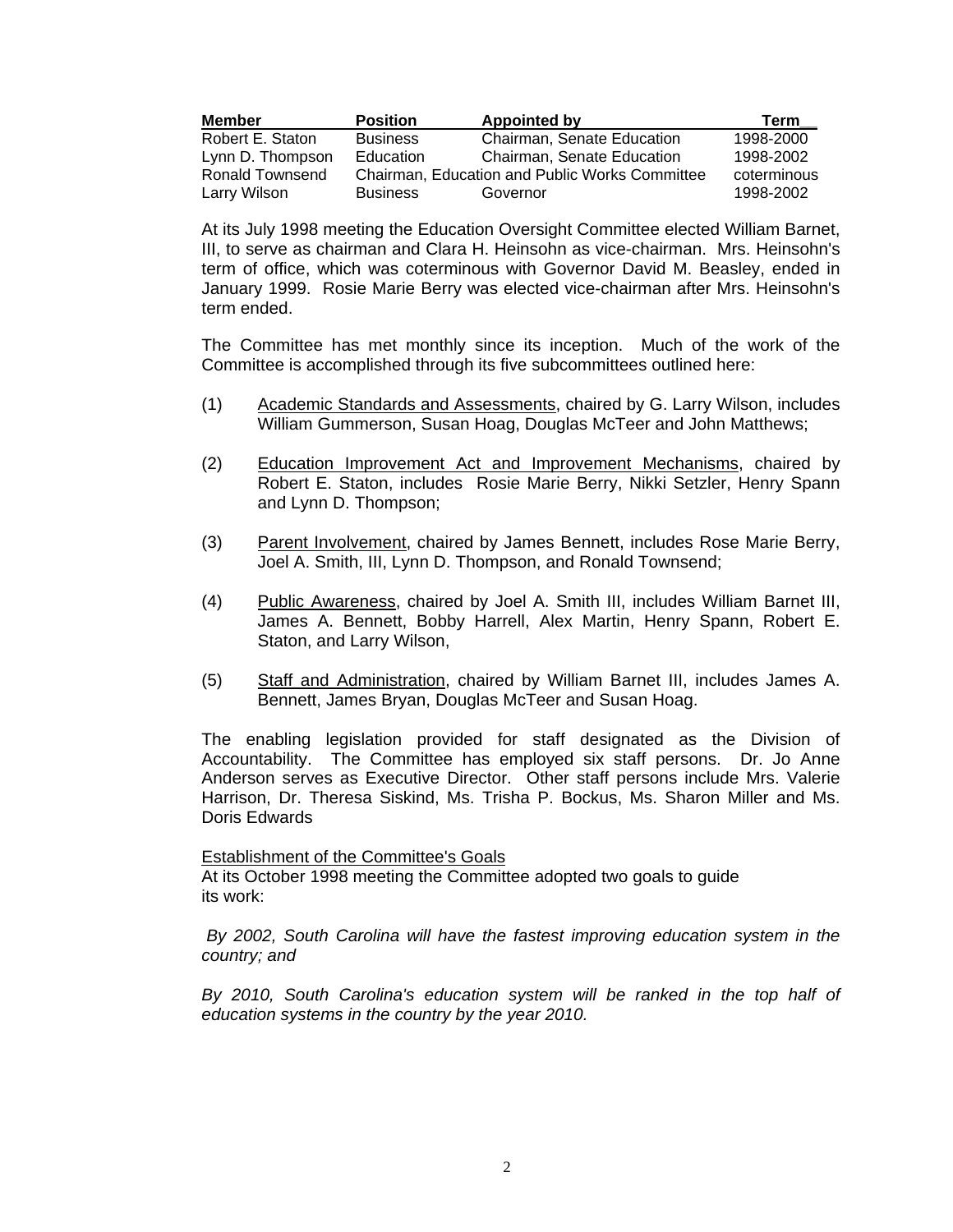Potential measures for achievement of these goals include:

- Gain measurers reported by the National Education Goals Panel including measures on school readiness; school completion; student achievement and citizenship; teacher education and professional development; measures of mathematics and science performance; adult literacy and lifelong learning; safe, disciplined, and drug free schools, and parental participation;
- Palmetto Achievement Challenge Test (PACT) performance: The first group of PACT tests is to be administered to third through eighth graders in 1999 in the content areas of mathematics and English/language arts. The testing program eventually is to encompass first and second grade readiness tests, a revised high school exit examination, and end-of-course assessments in selected high school courses. The criterion referenced tests are linked to the curriculum content standards adopted by the State Board of Education in 1998;
- National norm-referenced test performance: Consistent with §59-18-340, the State Department of Education is administering a norm-referenced test to a statistically valid random sample of students in three grades (between grade three and eleven) each year. The selected test was judged on criteria including alignment with the content standards. The 1999 administration of the normreferenced test is to students in grades three, six and nine; or
- Performance of fourth and eighth grade students on National Assessment of Education Progress Assessments which are administered every two years varying among academic disciplines.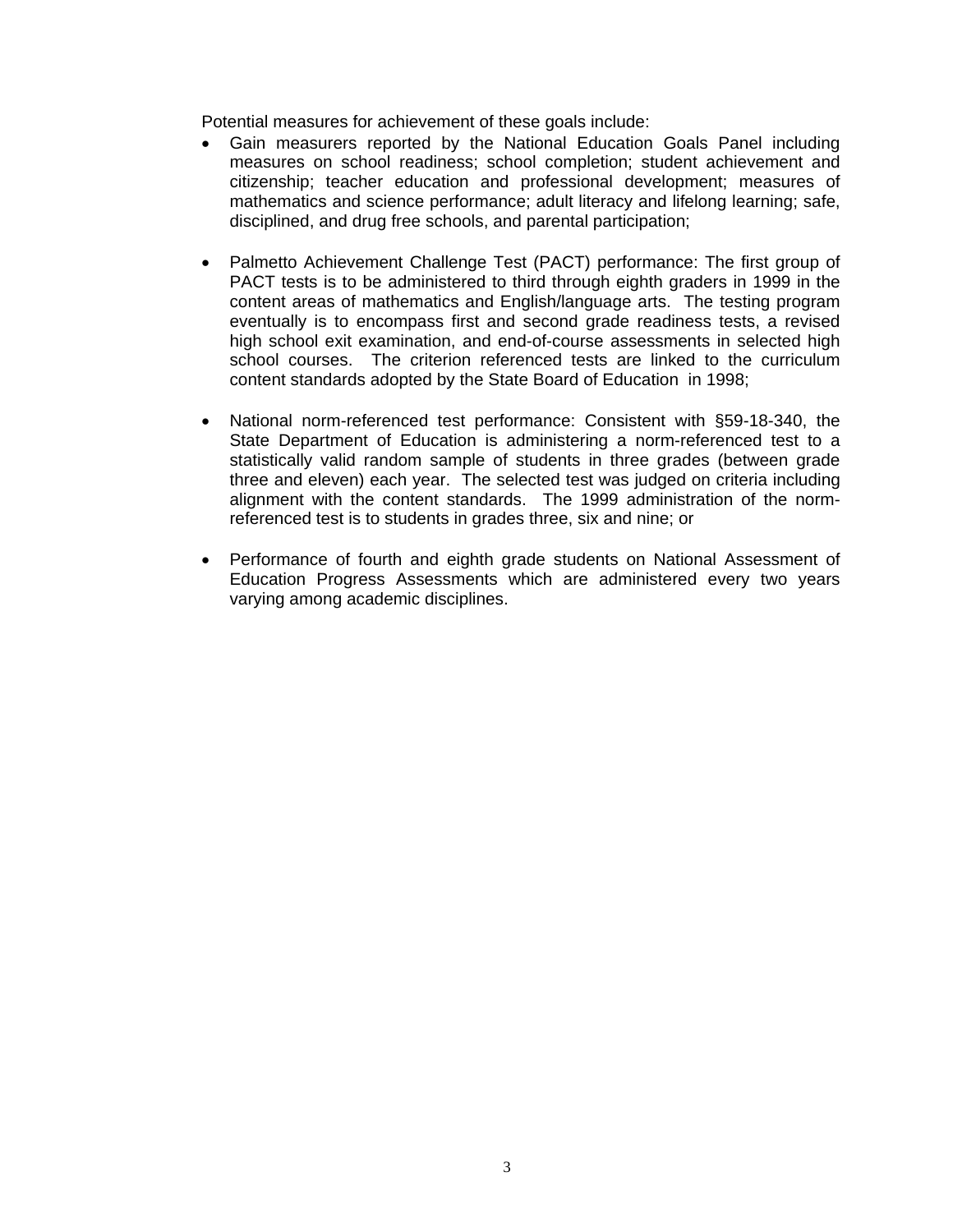#### **STATUTORY RESPONSIBILITIES OF THE EDUCATION OVERSIGHT COMMITTEE**

#### **I. §59-6-10 Review and Monitor the Implementation of the Education Accountability Act and Education Improvement Act Programs and Funding**

The major components of South Carolina' s accountability system are the following: standards; assessments; technical assistance and professional development; rewards and sanctions; and public reporting. implementation there has been progress in each area and, within each area, needs for additional study and understanding have surfaced.

A. This section addresses the progress towards implementation of standards. The Education Oversight Committee and the State Board of Education bear responsibilities for a "cyclical review by academic area of the state standards and assessments to ensure that the standards and assessments are maintaining high expectations for teaching and learning." The State Board of Education is to establish the cyclical review outlined in the statute. By agreement between the Board and the Committee an extraordinary review of the science standards is to be conducted this spring.

Curriculum content standards, as approved by the State Board of Education, in mathematics, English/language arts and science were distributed to school districts and schools in August 1998. Although teachers had access to the curriculum frameworks and other drafts of the standards, many teachers had not incorporated the standards into their teaching and learning plans prior to the fall semester 1998. At this writing, standards for social studies are under review by the State Board of Education.

The review of science content standards is beginning in the Winter 1999. The science standards were identified as those about which the teaching community felt least consensus. The statutorily defined issues of rigor, relevancy and high expectations for all students form the core of the review process. That review process encompasses the application of the criteria addressing comprehensiveness, balance, rigor, measurability, manageability, organization, and communication and applied through three screens: (1) leaders in the discipline drawn from across the nation; (2) members of the South Carolina science teaching community; and (3) the focus group inclusive of parents, business and industry persons, community leaders and educators, including special education teachers.

The degree and effectiveness of standards implementation must be a focus of continuing research by state agencies, school districts and those investing in the achievement of South Carolina's students. That research agenda must address factors including, but not limited to, the following:

- The quantity and quality of professional development to current teachers as they implement the content standards;
- The need for increased knowledge and understanding of the content of the academic disciplines and of the pedagogy necessary for higher student achievement;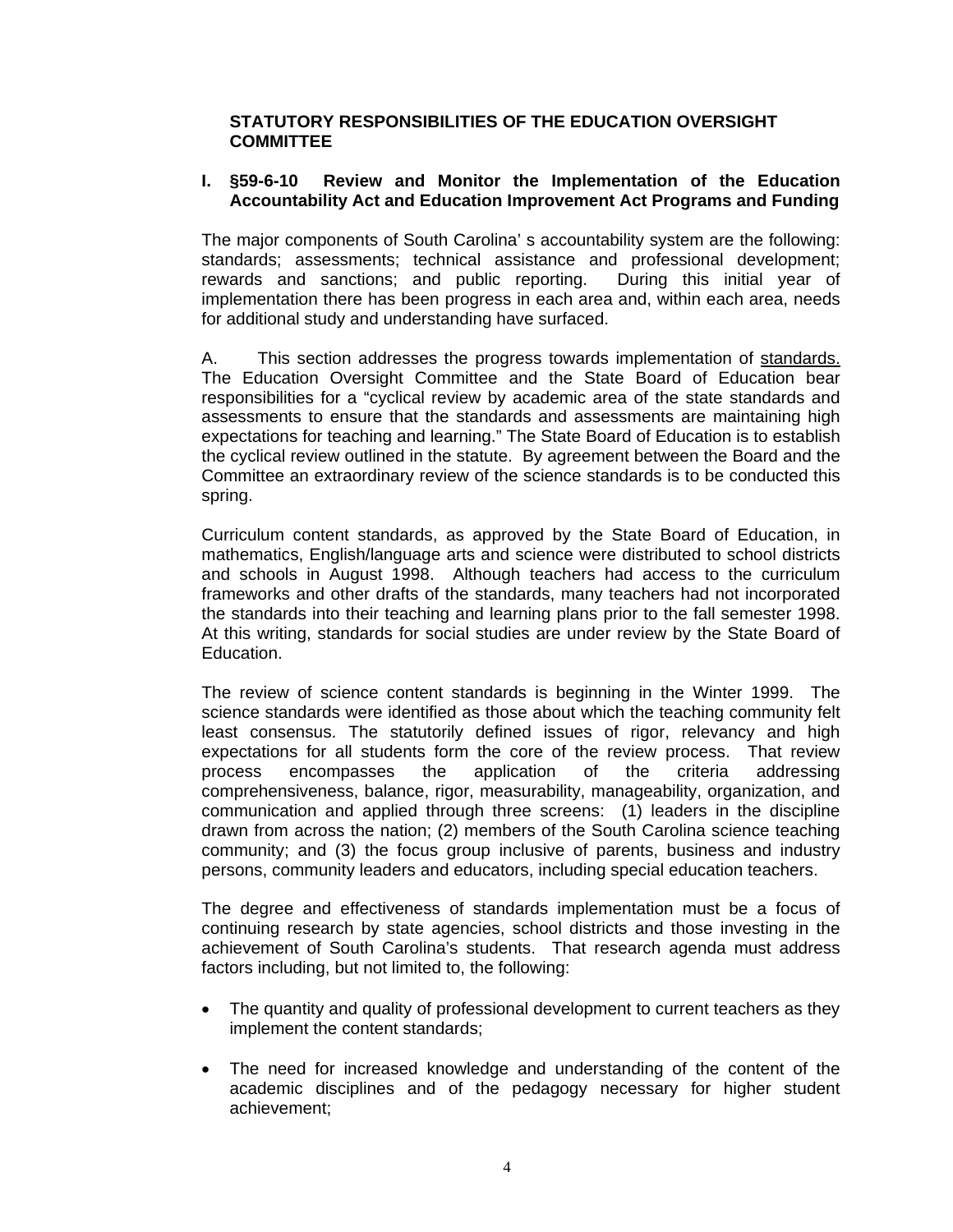- The degree to which teacher or in-school assessments align with the standards and the emphasis on higher order cognitive skills in the PACT assessments;
- The alignment of instructional materials with the standards; and
- The utilization of re-teaching and/or enrichment strategies to ensure and extend student learning.

B. The Education Oversight Committee conducted the review of the field tests of the PACT assessments as outlined in law. After study, the Education Oversight Committee outlined fourteen recommendations (published and distributed in December 1998)). These recommendations, to which the State Department of Education has agreed, form the basis for revisions to the assessments prior to Spring 1999 administration

C. Technical assistance and/or professional development provided with the Education Accountability Act and its funding can be organized within four targets of services: the student, the professional, the school, and the district.

Assistance to the student is channeled through the teaching and learning of the content standards; that is, through the provision of a more rigorous curriculum linked to national and international performance expectations and through the resources applied through the academic planning process. Students performing below grade level were identified for special assistance. As many as 111,000 students may qualify for academic plans. State Board of Education guidelines provide that students in grades three through eight who do not meet the Basic Skills Assessment Program standard or who score in the bottom quarter on the 1998 administration of the Metropolitan Achievement Test, Seventh Edition (MAT-7) should be included in the academic planning process. Applying those guidelines to the 1998 student performance, students are identified in the number and by subtest as shown in Chart One (pg. 7).

The Education Accountability Act provides for a sequence of assistance efforts to students which include revised or additional teaching and learning strategies within the traditional school year, summer school programming, a year of academic probation and, within professional standards, retention in grade. Each of these interventions generated questions among South Carolina educators. At this writing, the professional community has requested guidance in a number of areas that are to be addressed by the State Department of Education in its technical assistance role.

Other efforts to provide assistance to students include the establishment of homework centers in schools within districts which have been designated as impaired; the establishment of alternative schools; and the awarding of grants for extended day/year programs.

Ten school districts or consortia of school districts received grants for alternative school programs. The State Board of Education awarded grants to the following:

- McCormick/Abbeville Consortium (Abbeville is the fiscal agent);
- Barnwell 45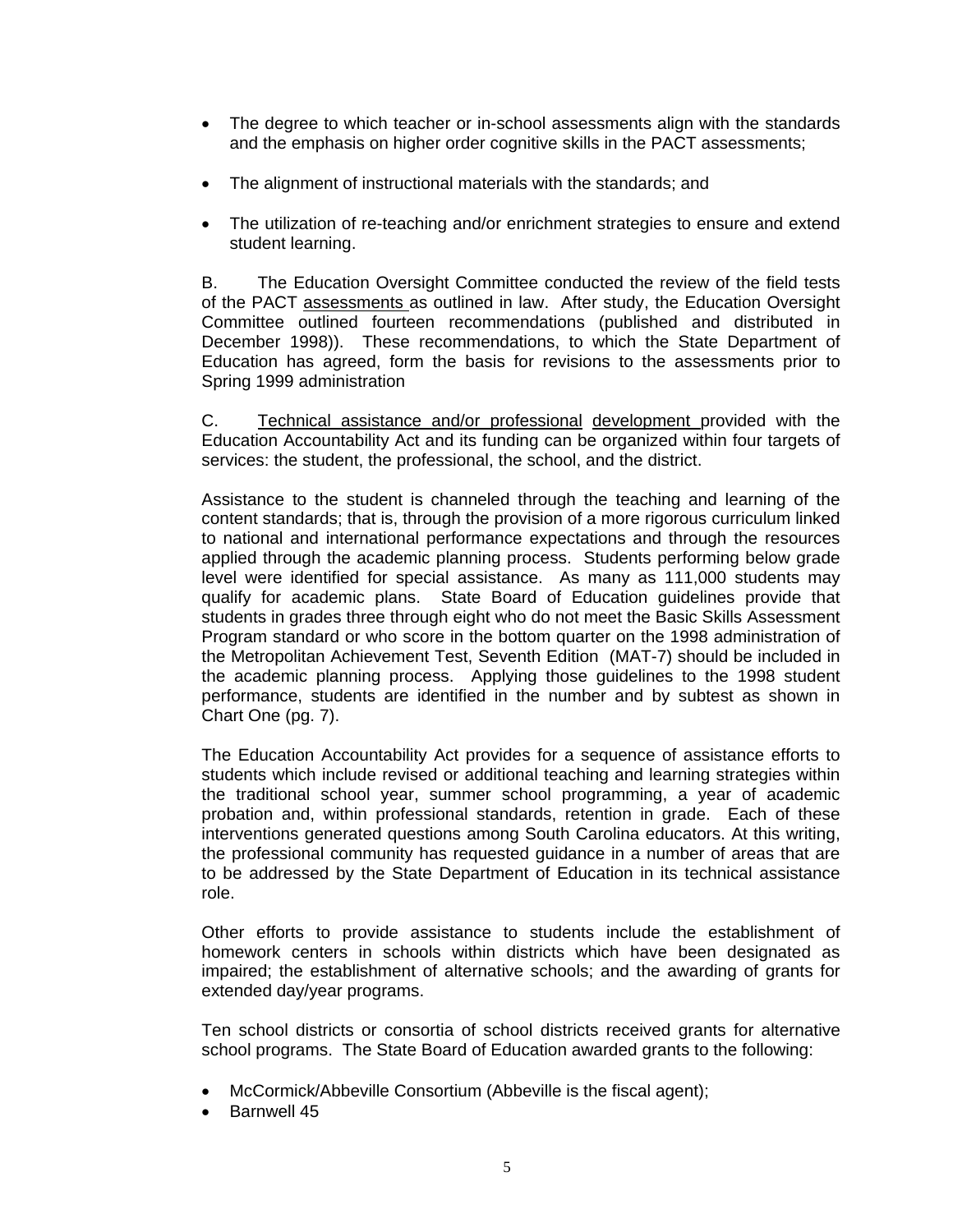- Berkeley
- Laurens 56
- Consortium of Marion School Districts One, Two, Three and Four (Marion One is the fiscal agent
- Consortium of Anderson County School Districts One, Two, Three, Four and Five (Anderson Five is the fiscal agent)
- Clarendon One
- Darlington
- Greenville
- Consortium of Lee and Sumter Two and Seventeen (Lee is the fiscal agent)

Awards for extended school day/year are to be reviewed by the State Board of Education at its January meeting.

- Allendale
- Clarendon One
- Florence Four
- Lee
- Marion Three

Assistance to the profession generally (i.e., regardless of district and school assignment) is to be accomplished through improvements in the professional development program; evaluation of the current professional development efforts; and increases in the delivery of quality technical assistance services by the State Department of Education. Efforts in each of these areas are in the early stages.

The Education Accountability Act specifically called for the following:

- § 59-18-1590 requires the State Department of Education to increase the delivery of quality technical assistance services and assessment of instructional programs, including a process for monitoring information and assessing improvement efforts;
- §59-18-1930 requires the Education Oversight Committee to provide for a comprehensive review of state and local professional development to include principal leadership development and teacher staff development;
- §59-24-50 requires the State Department of Education's Leadership Academy to develop continuous professional development programs which meet national standards for professional development and focus on the improvement of teaching and learning;
- §59-24-80 requires each school district or consortium of school districts to provide an induction program for principals; and
- •
- §59-24-30 requires all school administrators to develop an on-going individual professional development plan with annual updates, which is appropriate for their roles or positions.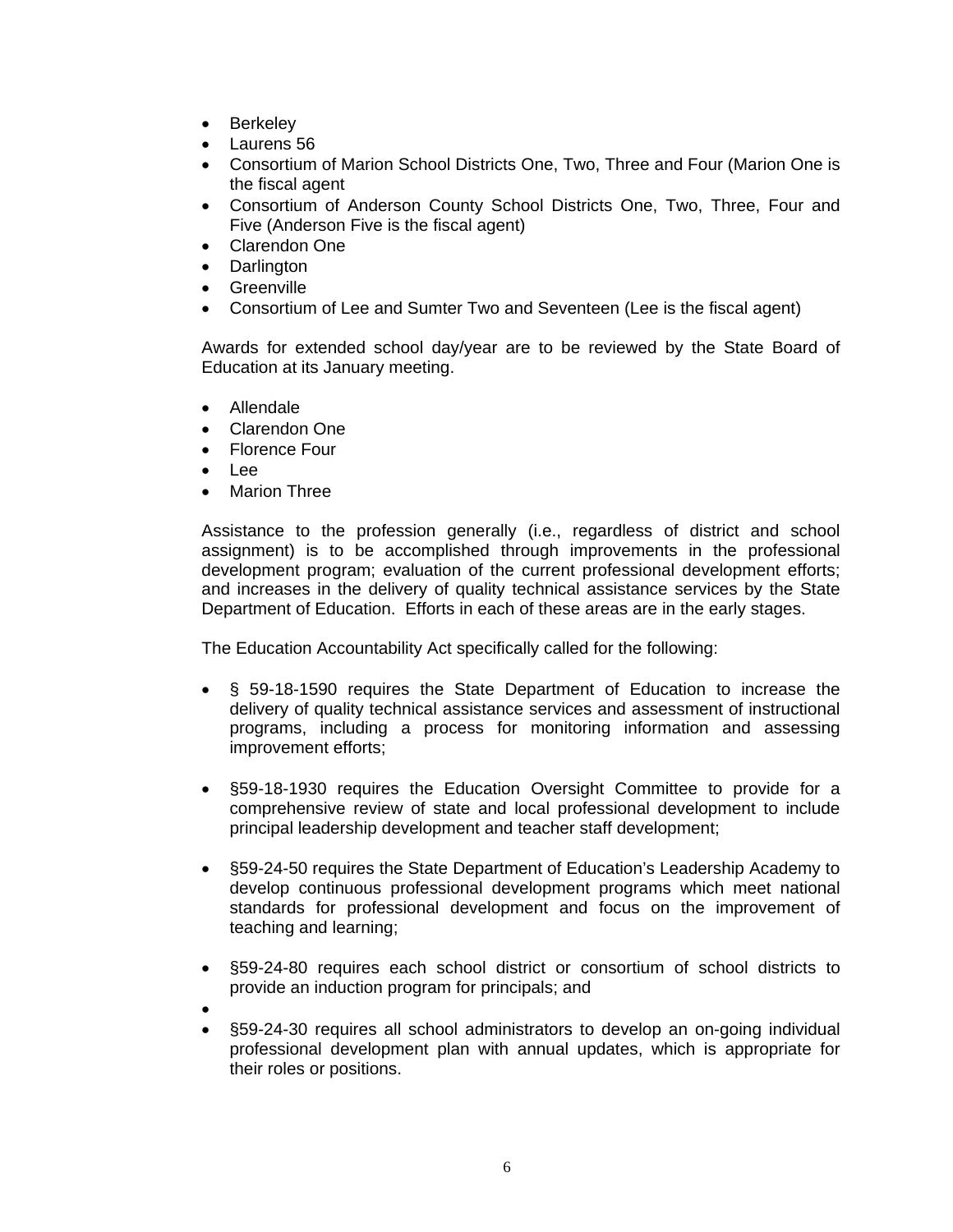#### Chart One

# EDUCATION ACCOUNTABILITY ACT OF 1998 STUDENTS ELIGIBLE FOR ACADEMIC PLANS

|       | BASIC SKILLS ASSESSMENT PROGRAM: Below Standard |          |          |           | <b>BOTTOM QUARTER</b><br>MAT-7 |            |         |           |           |           |
|-------|-------------------------------------------------|----------|----------|-----------|--------------------------------|------------|---------|-----------|-----------|-----------|
| Grade | #                                               | Reading  | Math     | Writing   | Science                        | $#$ Tested | Reading | Language  | Math      | 3 Rs      |
|       | Tested                                          |          |          |           |                                |            |         |           |           |           |
| 3     | 50.695                                          | 7.908    | 7,705    | Not       | 18,504                         |            |         |           |           |           |
|       |                                                 | (15.6 %) | (15.2 %) | included  | (36.5 %)                       |            |         |           |           |           |
| 4     |                                                 |          |          |           |                                | 47,840     | 15,309  | 10,046    | 10,524    | 11,960    |
|       |                                                 |          |          |           |                                |            | (32%)   | (21%)     | (22%)     | (25%)     |
| 5     |                                                 |          |          |           |                                | 46.718     | 14,482  | 9.343     | 9,343     | 11.212    |
|       |                                                 |          |          |           |                                |            | (31%)   | $(20 \%)$ | $(20 \%)$ | $(24 \%)$ |
| 6     | 47.855                                          | Not      | Not      | 14,356    | 22,635                         |            |         |           |           |           |
|       |                                                 | included | included | $(30 \%)$ | (47.3 %)                       |            |         |           |           |           |
| 7     |                                                 |          |          |           |                                | 48,470     | 14,056  | 14.056    | 10,663    | 13,087    |
|       |                                                 |          |          |           |                                |            | (29%)   | (29%)     | (22%)     | (27%)     |
| 8     | 47.269                                          | 14.937   | 16,544   | 10,068    | 26,281                         |            |         |           |           |           |
|       |                                                 | (31.6 %) | (35 %)   | (21.,3%)  | (55.6 %)                       |            |         |           |           |           |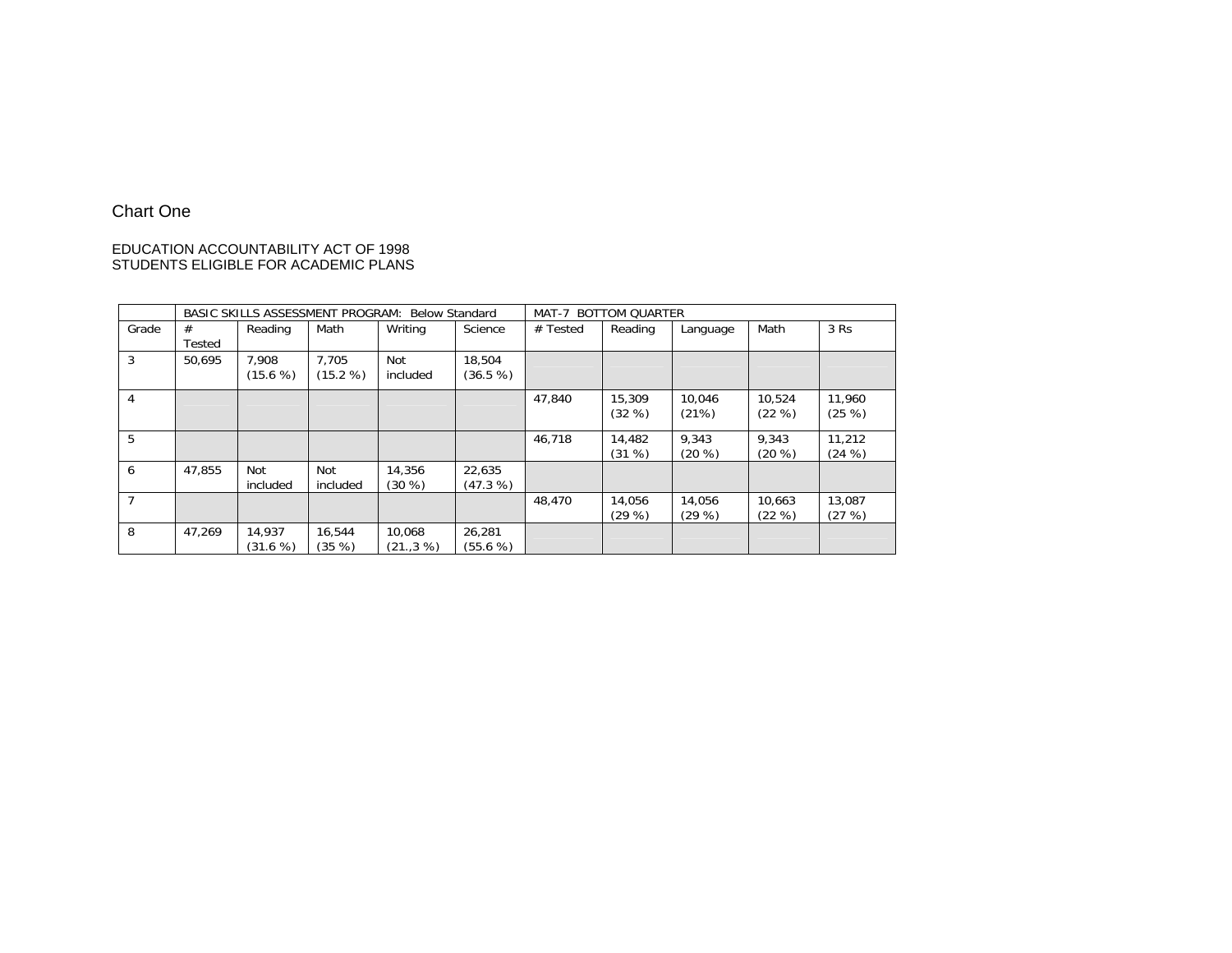Technical assistance programs to schools and districts are included in intervention services to schools in districts that are identified as impaired. The programs include ongoing programs and services offered by the State Department of Education; significant grants for retraining personnel; a mentoring program for principals; and the teacher specialist and principal specialist programs. The State Department of Education has implemented the grants programs and the mentoring program. Guidelines for the teacher specialist program are under development; work on the principal specialist program should begin in the spring.

The Education Accountability Act also requires a public school assistance fund in support of poorly performing schools to be established by the State Board of Education.

C. Rewards and sanctions linked to the Education Accountability Act are built upon the foundation of two existing programs: the School Incentive Reward Program and the impaired district program. Changes relative to the Education Accountability Act are linked to the school report card that is to be issued in November 2001.

D. The public reporting component of South Carolina's accountability system is addressed through two mechanisms: the reports on public and educator attitudes toward the value of education and the annual school report card. The activities with regard to attitudes are addressed in Section V of this report.

§59-18-900 The Annual School Report Card The Education Oversight Committee, working with the State Board of Education, is directed to establish an annual report card and its format to report on the performance for individual elementary, middle, high schools, vocational schools, alternative schools, and school districts of the State. The report card is to serve four purposes:

- (1) inform parents and the public about the school's performance;
- (2) assist in addressing the strengths and weaknesses within a particular school'
- (3) recognize schools with high performance; and
- (4) evaluate and focus resources on schools with low performance.

The statute instructs us that the report card should (a) incorporate five academic performance ratings to include designations of excellent, good, average, below average or unsatisfactory; (b) include ratings for absolute level of performance and the rate of improvement; (c) incorporate information that informs parents and communities about their schools including the forty-five day enrollment, the performance of subgroups within the school population, comparisons with the improvement rate of schools enrolling similar students, information on promotion and retention patterns, disciplinary climate descriptors, dropout ratios, student teacher ratios, attendance data, and information on the trends in performance over several years; and (d) inform the parents and community about school leadership, parental support, programs and curriculum and evaluations by parents, students and teachers.

To gain knowledge of the elements parents, educators, and community members desired to know about their schools, the Committee distributed information surveys to school, school district and postsecondary education personnel and educationrelated organizations. The SC School Boards Association posted the survey on its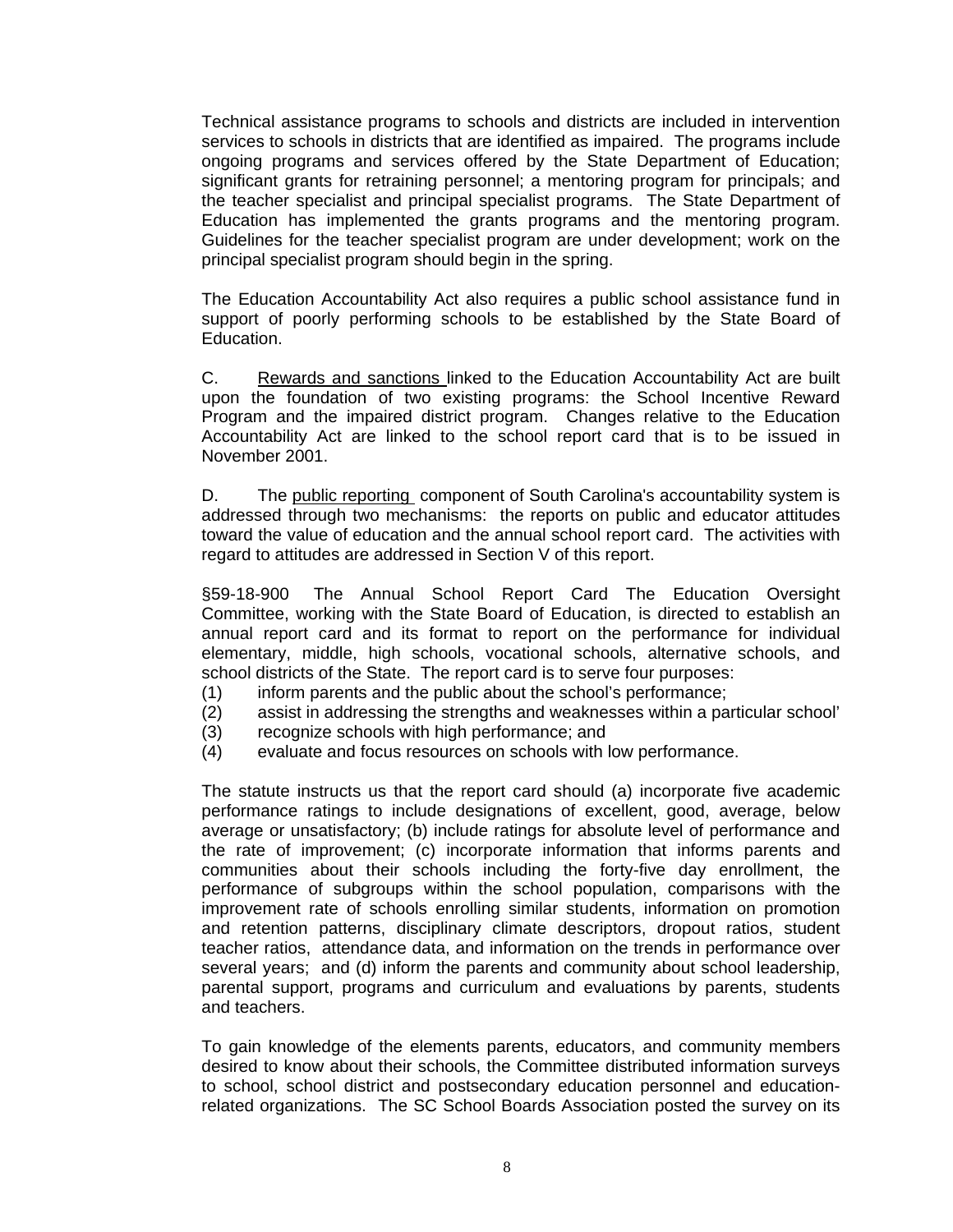website. Nearly two thousand (1874) responses were received from South Carolina educators, parents, and business and community members.<sup>1</sup> Items receiving the "should include" designation from more than 40 percent of the respondents within each grouping (parent, teacher, school administrator, district administrator, business or community member, and unknown) are the following:

Required performance measures:

(1) Comparisons of school performance with the district, state, and schools enrolling similar students; and

(2) Reports on the performance of students in the four academic disciplines with respect to grade level, gender, race/ethnicity and participation in the free and reduced price lunch program.

• Potential performance indicators:

 $\overline{a}$ 

- (1) For all schools, expenditures per student and for classroom instruction, enrollment in school, grades in school, pupil-teacher ratio, pupil-computer ratio, and percentage of non-speech disabled students;
- (2) For high schools, dropout rate, grade 8-12 survival rate, number/rate of seniors earning diplomas, percentage of enrollment in college preparatory or technical preparatory programs, percentage of students participating in the Advanced Placement program<sup>2</sup>, and SAT scores (math, verbal and composite);
- (3) For middle schools, percentage of students retained and number of students earning the SC Junior Scholar designation;
- (4) For elementary schools, rate of participation in full-day kindergarten programs, first and second grade readiness scores, number/percentage of students retained, and participation in the Arts in Basic Curriculum programs;
- (5) With respect to teachers, the average daily attendance and annual turnover rate;
- (6) With respect to students, the average daily attendance, retention rates, expulsion and suspension rates, the percentage of students classified as disabled and the percentage of students participating in the free or reduced price lunch program;
- (7) Regarding attitudes toward the school, parent involvement indicators, parent conferences and perceptions of student discipline; and

<sup>&</sup>lt;sup>1</sup> NOTE: Those who chose to respond mailed Responses to the Committee. The sample is not representative of the population or of the profession. Only 110 responses were received from parents. Additional efforts to elicit public reaction to the report card are continuing. 2

<sup>&</sup>lt;sup>2</sup> NOTE: The Subcommittee on Academic Standards and Assessments has requested that participation in International Baccalaureate courses be listed with the Advanced Placement program listings.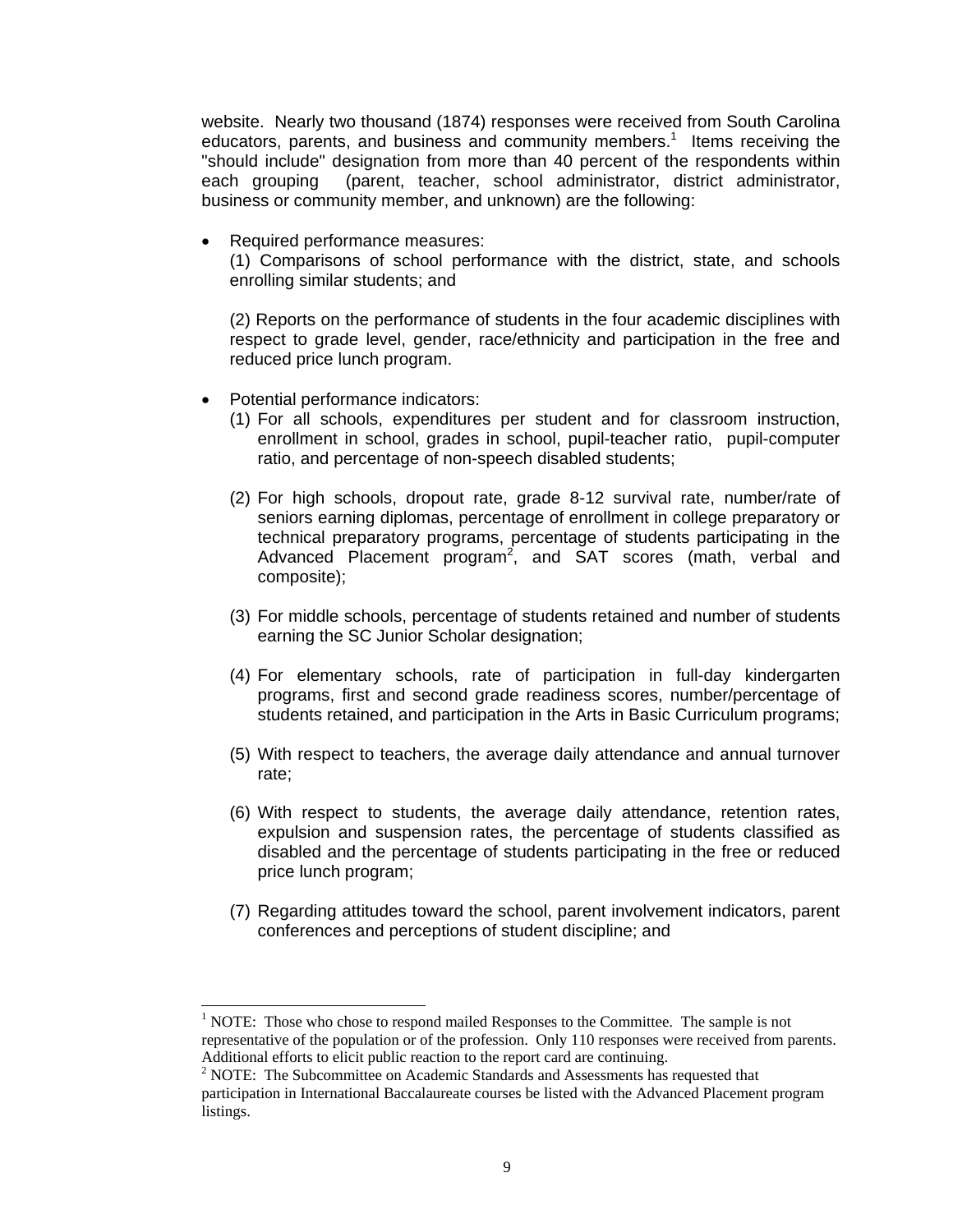(8) With respect to the leadership, names and addresses of principals, superintendents and district board chairpersons.

Development of the format and content of the report card is to continue through 1999. The Education Oversight Committee also has responsibility for determining the academic performance ratings of excellent, good, average, below average and unsatisfactory. A number of strong technical issues must be addressed in the development of the report card. These technical issues may be categorized into three broad areas: setting achievement levels on the state developed tests; making national comparisons using the statewide tests; and translating performance data into performance ratings for the report card. The State Board of Education bears the responsibility for establishing student achievement levels and, referring to the test design materials, is reviewing four levels of performance designation: below basic, basic, proficient and advanced. The staff of the Accountability Division is working through the technical issues around national comparisons and should convene a group of national and state leaders to work through those issues this spring. The performance ratings for schools are to be developed with consideration of the following issues: combination of data from various grade levels and across disciplines into a single rating; school organization patterns; statistical treatment of small schools; and establishment of the longitudinal data system.

#### **II. §59-6-10 Make Programmatic and Funding Recommendations to the General Assembly**

#### Amendments to the Education Accountability Act

During these initial months of implementation, needs have been identified for professional development, technical assistance to schools and school districts and additional time for teachers to work with parents and for students to master the standards. While the initial months of implementation have not been easy, the needs can be characterized as supports for implementation or technical clarifications rather than calls for changes in either the goals or processes outlined in the Act.

Funding for Implementation of the Education Accountability Act and Initiatives to Improve the Academic Performance of SC Schools and Students

The Education Oversight Committee reviewed the Fiscal Year 2000 requests of the State Department of Education and requests from other agencies receiving Education Improvement Act funds. In that review the members of the Education Oversight Committee determined that, for a significant number of programs or initiatives, there is insufficient information on results to inform recommendations for increases or decreases in funding. The Committee, acting through its Subcommittee on the EIA and Improvement Mechanisms, has outlined a plan for sequential program evaluation which focuses on the relationship of the services provided to student academic achievement gains and, with particular attention to Education Improvement Act funds, how those funds are used to promote change within the system.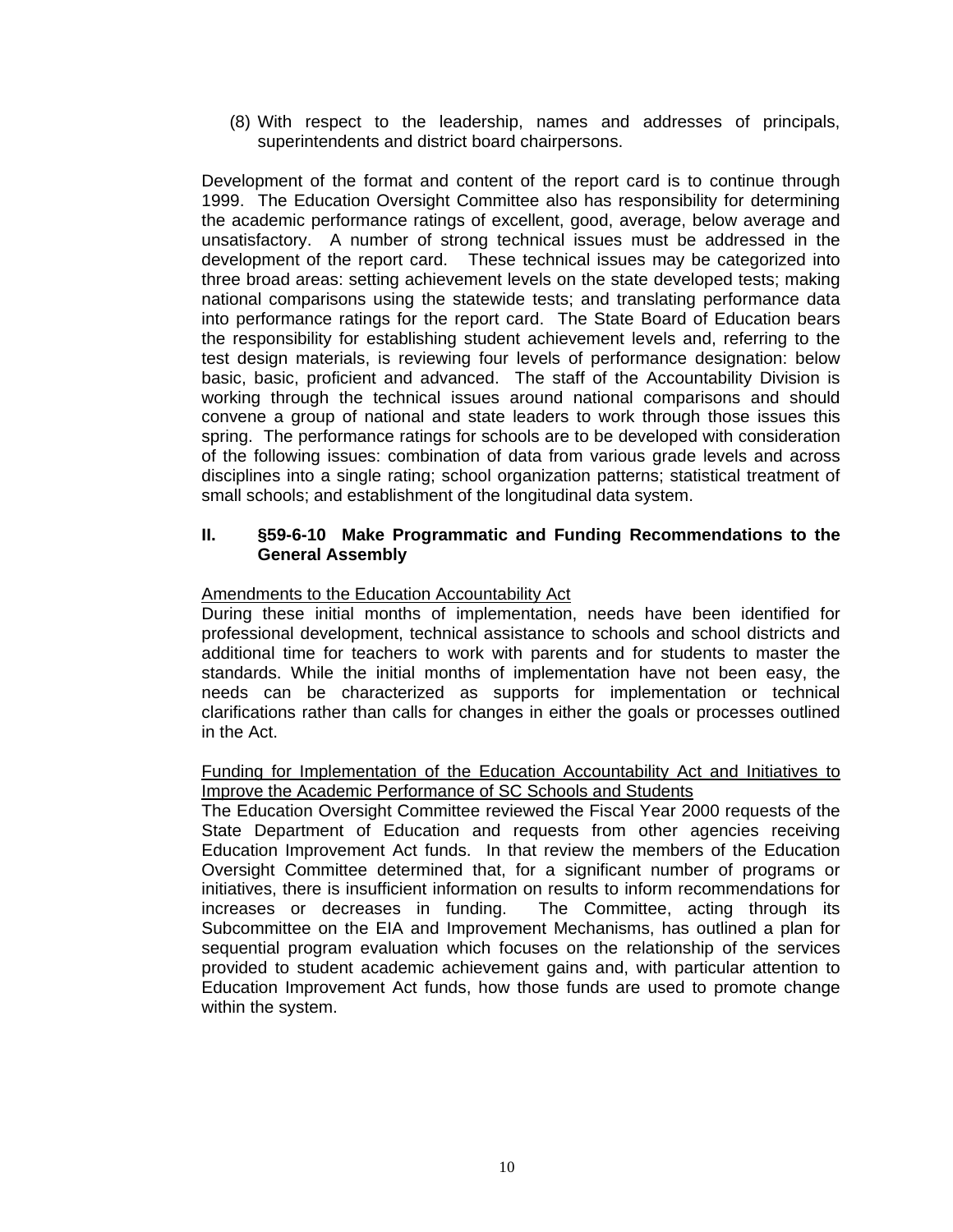The Committee expresses support for funding increases in the following areas: $3$ 

- 1999 and beyond Summer School programs must be funded from sources other than Act 135 funds or through increases in Act 135 funds. School districts currently use these funds to provide interventions within the traditional school year including lowering pupil: teacher ratios, tutorial services, Reading Recovery, computer-assisted instruction and other supplemental instruction. The South Carolina Association of School Administrators estimated that only 4 percent of Act 135 funds were available for Summer School in 1999. Transportation costs for summer programs must be funded. Opportunities for multi-district collaborations should be encouraged within the funding of transportation costs;
- Alternative schools that address student academic as well as behavioral issues must be funded at a higher level and in greater number. Fifty-nine school districts applied for 1998-99 grants, either independently or in consortia. The need is great as is evident from the number of students performing poorly on academic assessments, the number of students overage for grade, and the number of students suspended or expelled;
- Significant and immediate efforts must be undertaken to recruit teachers to the profession and to South Carolina. At mid-year South Carolina schools had 335 teaching vacancies and, with the addition of federal funds to reduce class size, the number of vacancies could expand to 800;
- Funding should be provided for significant professional development experiences for teachers so that they can accomplish the levels of achievement necessary for South Carolina's success; and
- Teacher salaries should be increased to a rate competitive with other states and with other professions and in recognition of the time required for work in the development and implementation of academic plans.

#### **III. §59-6-10 Report Annually to the General Assembly, the State Board of Education and the Public on the Progress of the Program**

South Carolina's public education system was celebrated recently as one of the fastest improving systems in the country. $4$  The 1998 report of the National Education Goals Panel, coupled with the recent State Department of Education reports on student readiness for school, as measured by the Cognitive Skills Assessment Battery (CSAB), suggest that the proportion of students entering school ready to learn is increasing.<sup>5,6</sup> The percentage of mothers receiving early prenatal

-

 $3$  These recommendations were sent to Representative Henry Brown, Chairman of the Committee on Ways and Means and Senator John Drummond, Chairman of the Senate Finance Committee, in separate correspondence in December 1998.

<sup>&</sup>lt;sup>4</sup> National Education Goals Panel, January 1999 Press Release and Education Week, "Quality Counts," Washington, D. C. January 1999.

<sup>&</sup>lt;sup>5</sup> National Education Goals Panel, 1998 National Education Goals Report, Washington, D. C. December 1998.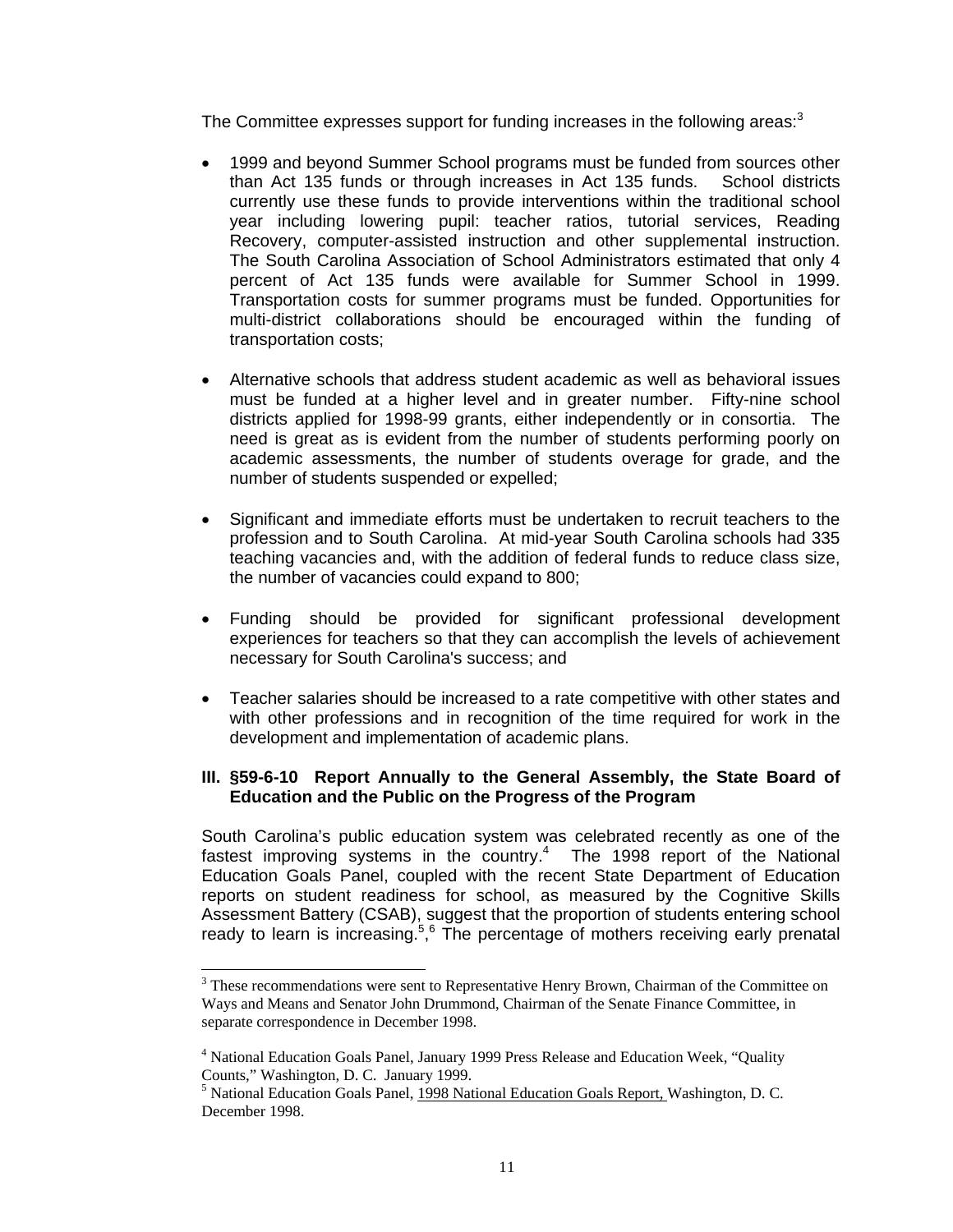care has risen from 69 percent in 1990 to 79 percent in 1996. In other "ready to learn" measures identified by the National Education Goals Panel, South Carolina also improved: (1) the percentage of infants born with one or more of the four health risks decreased from 43 percent in 1990 to 38 percent in 1996; (2) the number of children with disabilities enrolled in preschool increased from 52 per 1000 three-to five-year-olds in 1991 to 65 per 1000 three-to five-year-olds in 1997. The percentage of students scoring "ready" on the CSAB increased to 81.2 percent in 1998, rising from 79.6 percent.

Student performance on measures linked to in-school activities and learning did not reveal gains of the aforementioned proportion. Student performance on the state's criterion-referenced test, the Basic Skills Assessment Program, is similar in 1998 to 1997 and 1996. The proportion of students meeting the third grade standard in reading and mathematics was virtually the same (84 percent); at grade eight the proportion of students meeting the reading standard declined four percent (from 72.4 to 68.4) and the number of students meeting the mathematics standard declined slightly (from 66.1to 65 percent). The percentage of students meeting the standard on the first attempt of the grade 10 Exit Exam (64.9 percent) dropped one percentage point from 1997 to 1998.

The state administers a nationally norm-referenced test to students at grades 4, 5, 7, 9, and 11. Four scores are reported at each grade level: reading, language, mathematics and the 3Rs Battery (a compilation of performance on the three previous subtests). South Carolina fourth graders perform at the national average on the 3Rs Battery, above the national sample in mathematics and language and below the national average in reading. Only 41 percent of South Carolina fourth graders score above the national average in reading while 56 percent score above the national average in mathematics. A similar performance profile holds for students in grade five. The performance of seventh grade students is not as stable. The number of students doing well in reading increases, but the percentage scoring above the fiftieth national percentile declines significantly. Only 48 percent of seventh graders score above the fiftieth national percentile in mathematics, in contrast to their cohort group performance two years previously when 56 percent scored above the national average. By grade nine the decline is more apparent, as is evident from examining the 1998 ninth graders. As a cohort group, three percent fewer students exceeded the national average *on every subtest report.* Eleventh grade performance is higher than ninth grade performance. Reviewers of the scores should be cautious in interpretations of eleventh grade performance. Educators point out at least two factors that may impact on scores. There are concerns that the dropping out behaviors alter the composition of the eleventh grade cohort which could inflate its scores. Others express concern those eleventh graders do not take the tests seriously; therefore, their scores may be lower than expected. Across all years, the within grade year-to-year comparisons do not provide evidence of progress in meeting the state's goals for higher achievement.<sup>8</sup>

 <sup>6</sup>  $6$  South Carolina State Department of Education, 1998 Cognitive Skills Assessment Battery Report. Columbia, South Carolina. November 1998.

<sup>&</sup>lt;sup>7</sup> South Carolina State Department of Education. 1998 Results of the Basic Skills Assessment Program. Columbia, South Carolina, September 1998.

<sup>&</sup>lt;sup>8</sup> South Carolina State Department of Education. 1998 Results: Metropolitan Achievement Tests, Seventh Edition. Columbia, South Carolina, September 1998.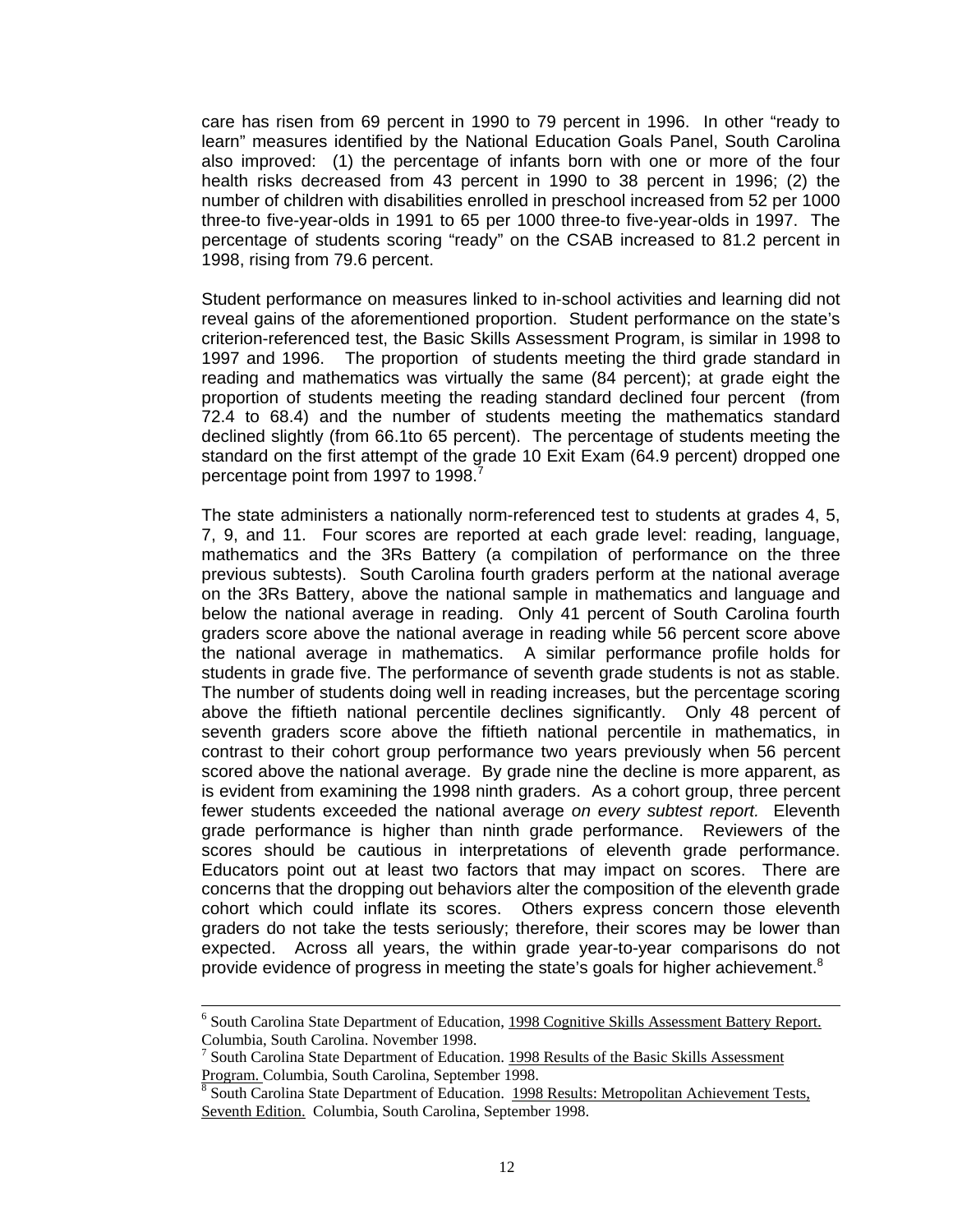Examinations of the test scoring patterns of South Carolina students should consider a multitude of curriculum and instructional issues. The scoring patterns reported above are only a brief view. What is evident, even at a cursory glance, is that the State's performance is not moving as rapidly as is necessary for our schools to be globally competitive. While scores are more stable in elementary schools, the relationship between the readiness measure and performance on academic measures beyond grade one should be studied as should the pattern of decline. For example, the 1998 ninth graders entered grade one in 1989-90. Seventy-four (74.5) percent scored "ready" on the Cognitive Skills Assessment Battery. Yet at grade seven only 46 percent scored above the national average and by grade nine, that percentage had slipped to 43 percent.

Performance on the Scholastic Assessment Tests (SAT) is one of the most public measures of school effectiveness. South Carolina is one of twenty-three (23) states considered "SAT states." Among those states, the percentage of senior student participation in the program ranges from a low of 47 percent in California to a high of 83 percent in the District of Columbia. South Carolina ranks  $15<sup>th</sup>$  in participation rate (61 percent of seniors) and last in combined scores. South Carolina's gain rate falls below the national rate. In 1998, South Carolina's verbal scores declined one point compared with no change nationally; the state's five-year gain in verbal scores was five points; that nation's was six points. On the mathematics subtest, the state declined one point from 1997 to 1998 while the nation gained one point. The five year change in math scores was zero for South Carolina in contrast with an eight point gain nationally. The composite score change between 1994 and 1998 was positive five points for the state and positive fourteen points for the nation. $9$  The SAT challenges students at all levels of performance. The State Department of Education's analysis includes examination by courses completed; performance by national quarter; performance by parental education level; race; and gender. In every comparison, South Carolina students do not perform as well as their national counterparts.

#### **IV. §59-6-10 Recommend Education Accountability Act and EIA program changes to state agencies and other entities, as it considers necessary.**

As previously indicated (II.B.) the Education Oversight Committee reviewed Fiscal Year 2000 requests and outlined a plan for sequential program evaluation. The plan includes four phases: In the first phase, the EIA and Improvement Mechanisms Subcommittee members will become familiar with assigned programs by reviewing materials and holding discussions with program administrators and budget officers. Program history, status, mission and the relationship to the goals of the State's system will be emphasized in this phase. During the second phase, the subcommittee will conduct extensive and intensive briefings of the programs under review. Additional questions about the programs may be generated and posed to program administrators. In the third phase of review, subcommittee members will consider responses to the questions, and either request additional information or make recommendations about the program and its funding. In the last phase of review, the subcommittee will forward recommendations to the full committee, and

-

<sup>&</sup>lt;sup>9</sup> South Carolina State Department of Education. 1998 SAT Report. Columbia, South Carolina. November 1998.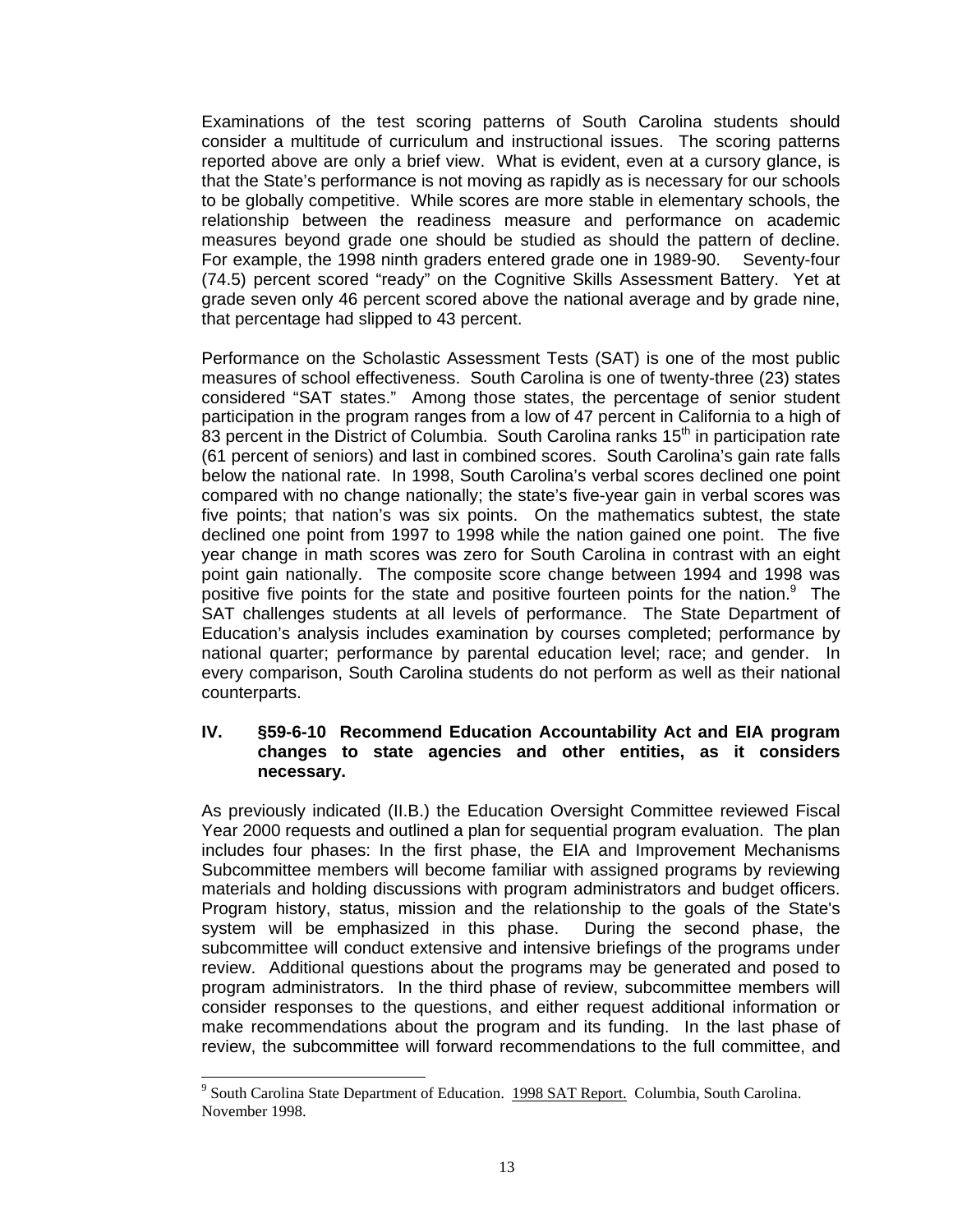upon approval the full committee will provide its recommendations to the General Assembly.

#### **V. §59-18-1700 Establishing an On-Going Public Information Campaign to Apprise the Public of the Status of Public Schools and the Importance of High Standards for Academic Performance**

#### Public and Educator Attitudes toward the Education Accountability Act and the Importance of Improvement

The Education Accountability Act requires an on-going public information campaign to apprise the public of the status of the public schools and the importance of high standards for academic performance for the public school students of South Carolina To establish a benchmark for these efforts, two surveys were designed to assess general attitudes toward the current state of education in South Carolina and to evaluate awareness and perceptions of the education reform movement underway. A report on the survey is included in Appendix A.

Study findings show that residents of South Carolina and educators share a common interest in making schools better, as well as an optimism that we can improve schools if we all work together. This optimism crosses all segments of the population, including gender, race, income and education level. Although most believe schools need improving, the views of residents and educators differ significantly on several key issues. Residents feel the problems with our education system are much more serious than teachers feel they are.

Among the key findings:

- $\checkmark$  There is broad agreement on the need for education reform in South Carolina (95 percent of the general public and 92 percent of educators agree that is very important or somewhat important for South Carolina to improve how it compares to other states relative to education);
- $\checkmark$  Educators are more positive about the current state of education, while the public feels the education problem is more serious (79 percent of the general public graded South Carolina's public education system as a C, D, or F; 61 percent of South Carolina educators awarded the system a C, D, or F);
- $\checkmark$  There is a strong united belief that it is possible to make the necessary changes and improve South Carolina's education system (88 percent of the general public agreed and 92 percent of educators agreed);
- $\checkmark$  South Carolinians believe in shared responsibility for making improvements to public education (98 percent of the general public believe that shared responsibility is important; 96 percent of educators agreed that shared responsibility is important);
- $\checkmark$  However, some residents express reservations about government support of the Accountability Act (as many as 20 percent of educators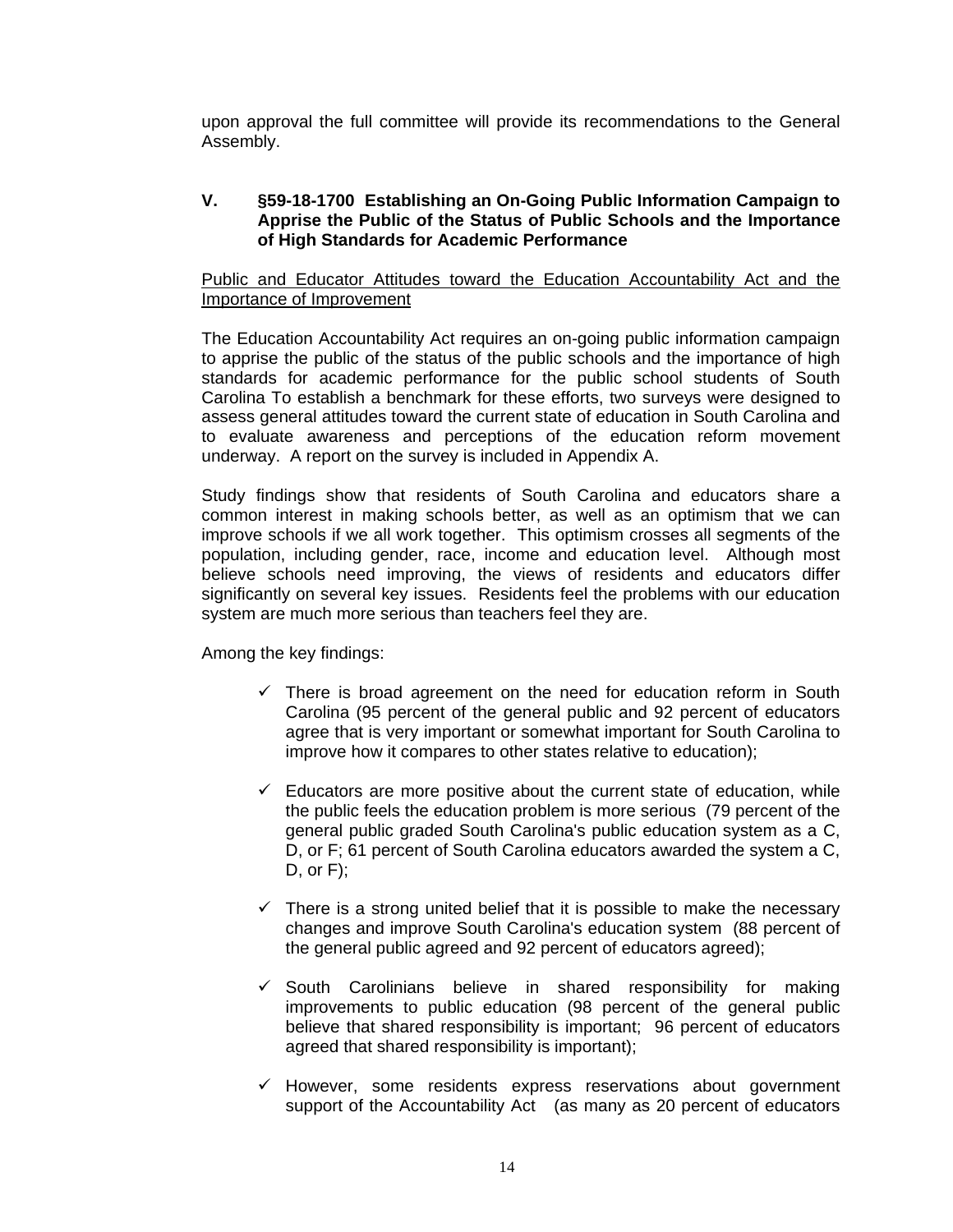are not confident that the legislators will find the funds for Implementation); and

 $\checkmark$  Even so, the skepticism about government support does not overshadow their optimism for progress and positive change (73 percent of the general public and 75 percent of the educators felt that teachers could meet the new standards of the Act).

Using the results of the survey, the Committee is planning a campaign to include public service announcements for the media and other such avenues as deemed appropriate for informing the public. The components of that campaign include

- A general campaign to apprise the public of the status of public schools and the importance of high standards for academic performance;
- Surveys of public and educator attitudes;

-

- Informational communications targeted to the various constituencies;
- Coordination with print and broadcast media; and

• Consistent messaging which promotes expectation and understanding. The Committee also has complied with the requirements of the statute by establishing a separate fund within the state general fund to accept grants, gifts

and donations from public and private sources to be used in the implementation of the public information campaign.

### **VI. Section 10 Review Current State Programs and Policies for Parent Participation in Their Children's Education**

The Education Oversight Committee's twenty-nine member Parent Involvement Task Force<sup>10</sup> has been appointed and its work is underway. The Education Accountability Act (Section 10) directs the Task Force to review South Carolina parent involvement programs and policy, and also challenges the Task Force to: "…. look for ways to encourage and induce parents to oversee and support student academic performance and behavior that contributes to academic improvement." To address these aspects of accountability, the Task Force will include in its work, the following:

- identify critical issues and barriers relating to parent involvement, and analyze parent involvement changing needs for the various grade levels;
- review state and local parent involvement programs and current practices, and compare them to the best practices identified from a review of national and state research;

 $10$  The membership of the Task Force, as required by statute, is comprised of parents who have children enrolled in public schools educators from urban, rural and suburban schools and school districts, and representatives from social services and juvenile justice. The individuals selected for the Task Force also represent the state by congressional districts and are balanced in terms of school level affiliation.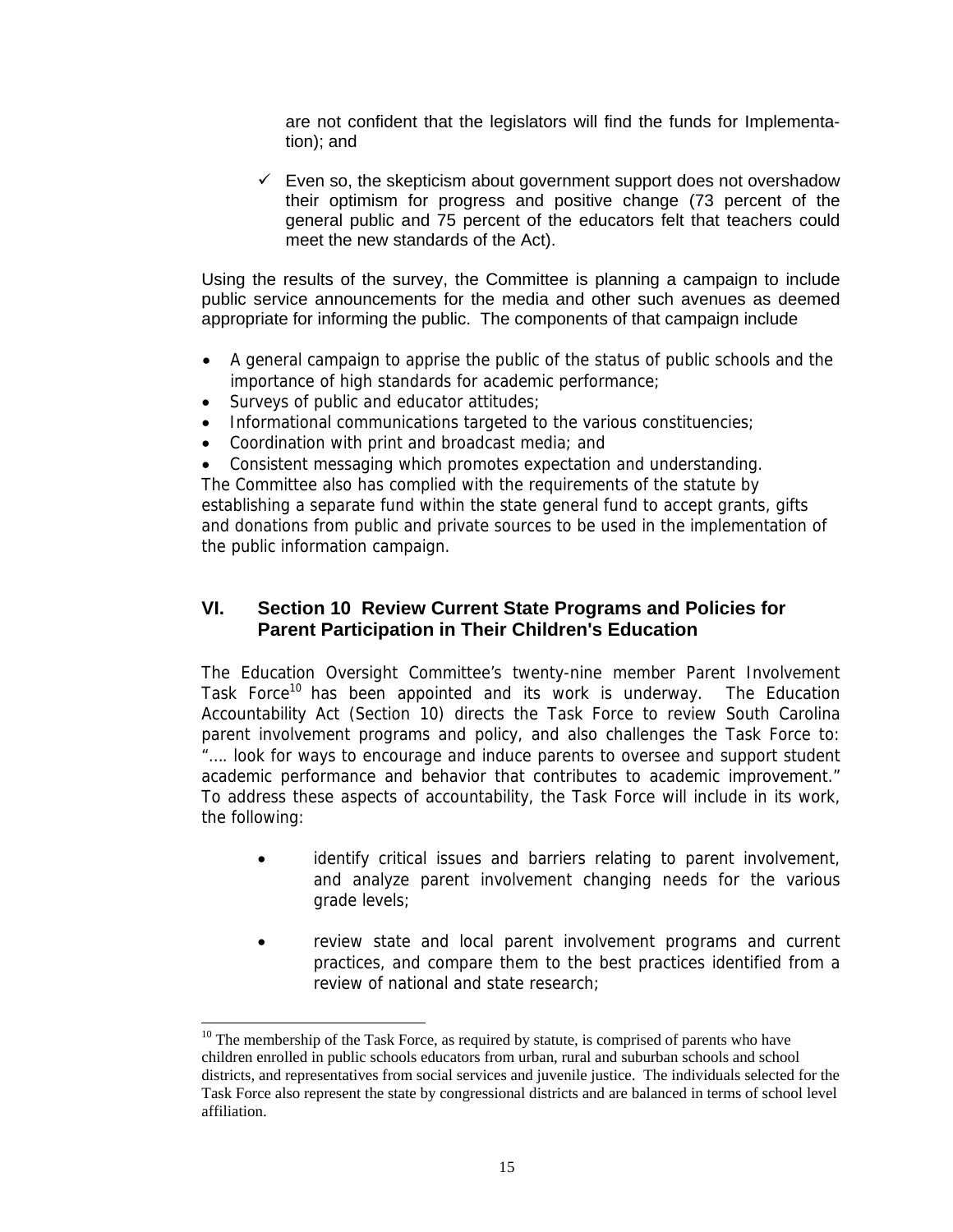- learn from national leaders and administrators of state and local programs about parental involvement impact on academic performance; and
- address issues relating to home-school communications with emphasis on parent understanding of the changes in our public education system (E.g. receive presentation on the grade level standards adopted by the State Board of Education for clarification of content, implications for students, and alignment with the new assessment program and receive presentation on criteria and indicators for school report card and role of the Education Oversight Committee for development, and current status.)

The recommendations of the Task Force are to be reported to the Education Oversight Committee by October 15, 1999.

#### **VII. Conduct Other Studies as May Be Required by Law**

A. Proviso I. A. 14 of the Fiscal Year 1999 General Appropriations Act: District and School Strategic Plans: The Education Oversight Committee assumed the responsibilities of the Select Committee to Oversee the Implementation of the Education Improvement Act of 1984. Among those duties is the requirement to evaluate district and school strategic plans. This requirement as outlined in Proviso I. A. 14 of the 1998 General Appropriations Act states, " *. . .The Department of Education shall provide the Select Committee, no later than August 1, 1998 with a plan for an in-depth review and evaluation of district and school strategic plans; to examine the alignment of the instructional activities and benchmarks to achieve those goals; examine the alignment of instructional activities and strategies undertaken by the districts and schools with their plans; and their use of academic development funds. The review shall serve as a basis for providing technical assistance to schools and school districts and recommendations for needed changes in the law. The Select Committee shall contract for the evaluation and provide a report on the findings to the General Assembly no later than September 1, 1999*. A request for proposals was issued by the State this fall, using a study design suggested by the State Department of Education and presented to the Education Oversight Committee. There were no responses to the request for proposals. The staff from the Accountability Division is working with a professor at the University of South Carolina on the design of a research project that could accomplish the requirements of the proviso.

#### B. §59-63-65 Class Size Study:

 The South Carolina State Department of Education, working with the Accountability Division, is required to develop a plan for evaluating the impact of the class size initiative and report to the Education Oversight Committee no later than December 1, 2001.

C. Proviso I. A. 32 of the Fiscal Year 1999 General Appropriations Act: Middle Grades Project: Again, drawing upon authority transferred from the Select Committee to Oversee the Implementation of the Education Improvement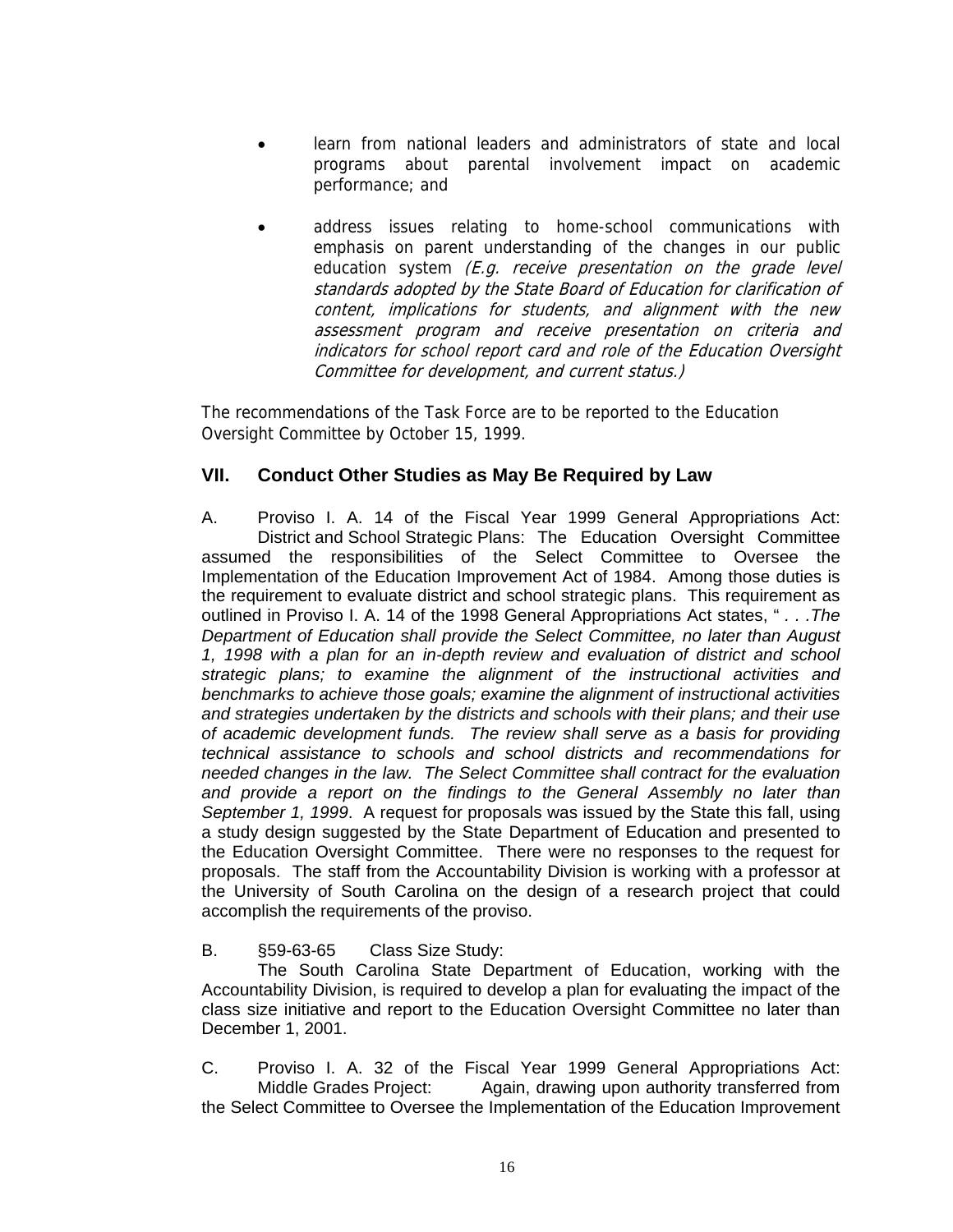Act of 1984, the Education Oversight Committee has responsibility for the disbursement of funds in support of the Middle Grades Project, a joint effort of the Budget and Control Board, selected middle schools and the Carnegie Corporation of New York. A report on this project is shown in Appendix B.

#### D. §59-18-1930 Professional Development Evaluation:

 The Education Accountability Act requires a comprehensive evaluation of professional development programs. A request for proposals for an external evaluation is under development and scheduled for release in early spring 1999. The request for proposals is build around the statutory requirements to include "an analysis of training to include what professional developed is offered" at the state and local levels, "how it is offered," support mechanisms and "how the professional development enhances the academic goals outlined in district and school strategic plans." In addition to the review of programs, the Education Oversight Committee must make recommendations for "better ways to provide and meet the needs for professional development, to include the use of existing five contract days for inservice." The evaluation structure is to include a strong foundation from the National Standards for Staff Development.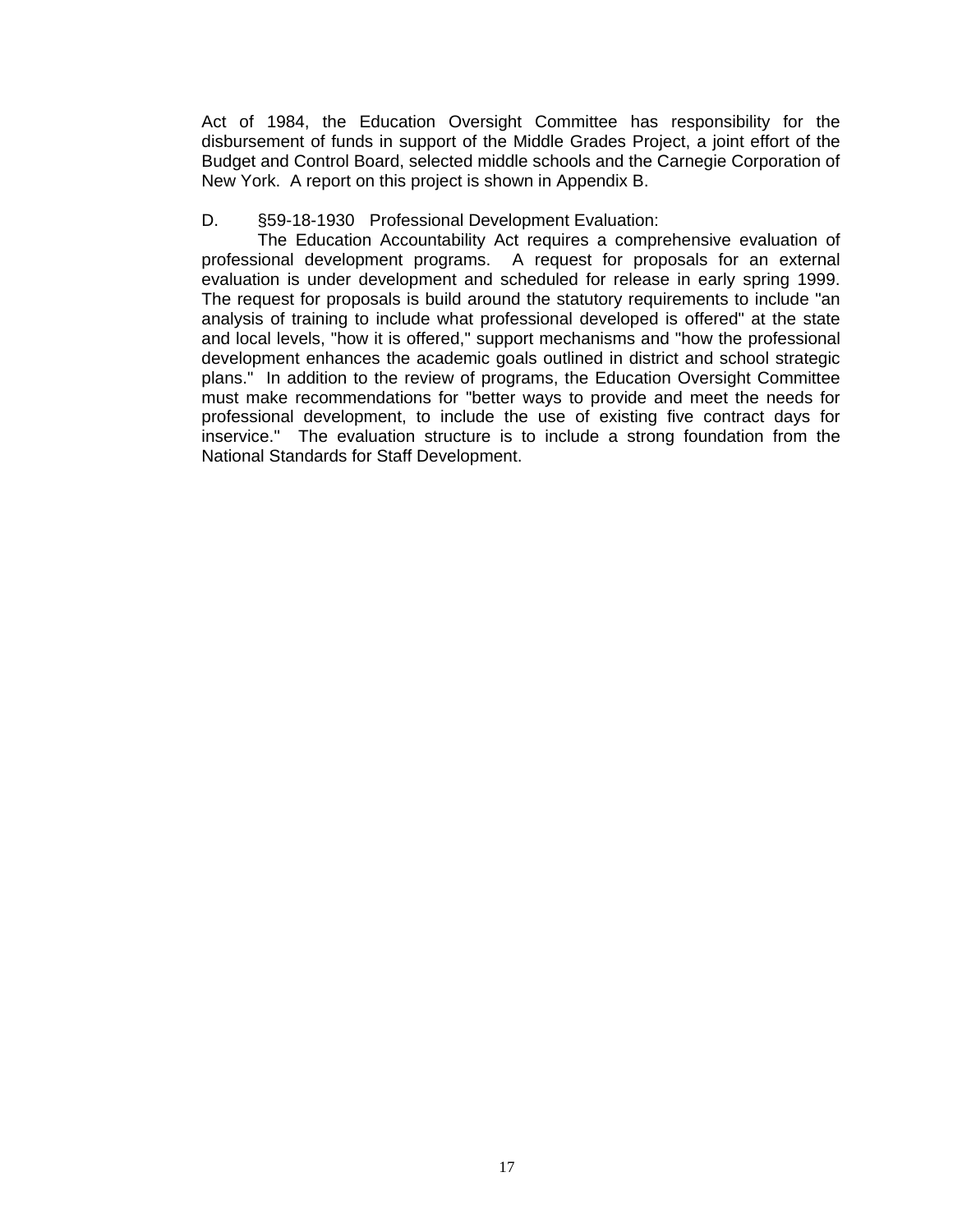# **Appendix A**

Report of the Public Opinion Survey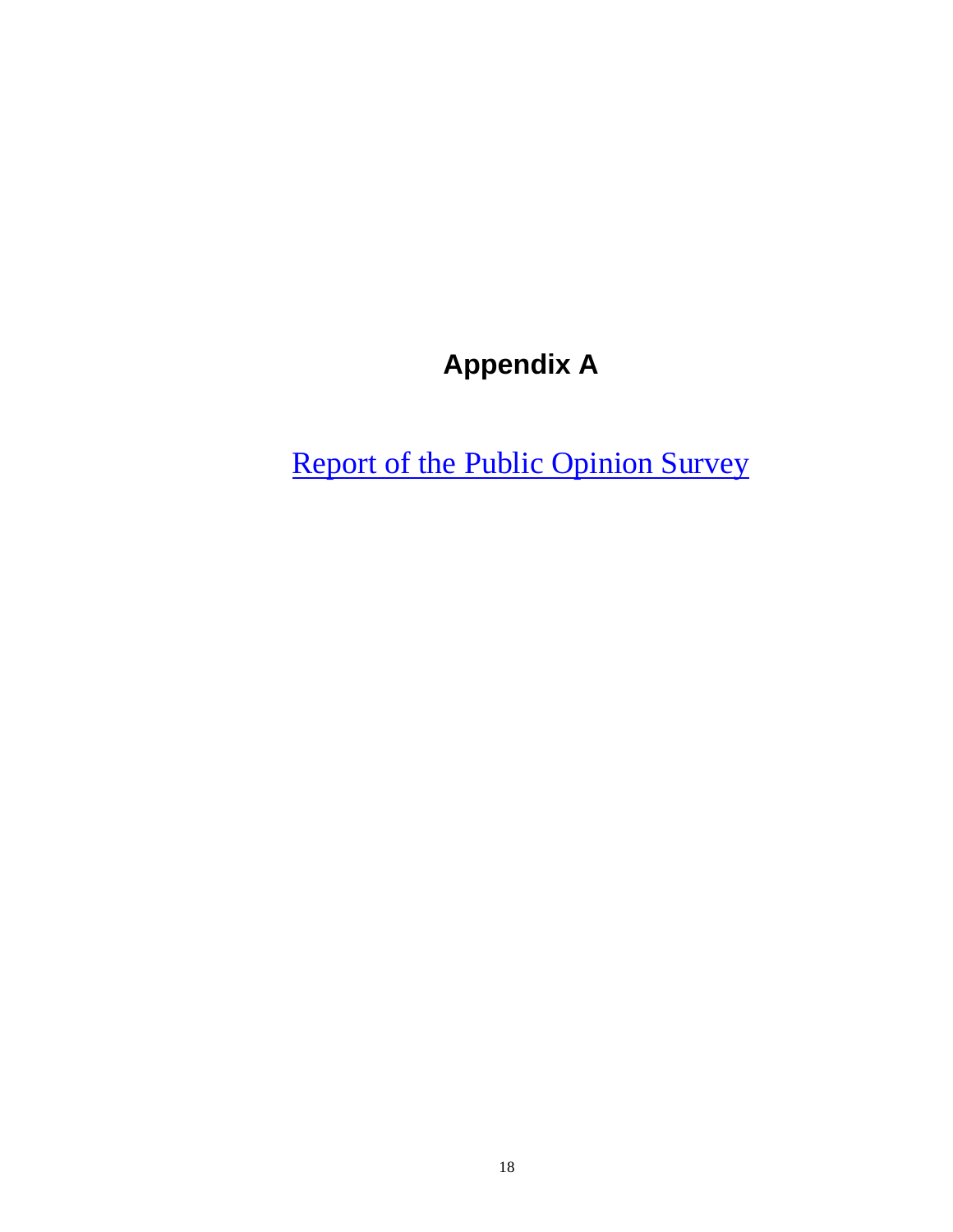**Appendix B** 

**Report on the Middle Grades Project**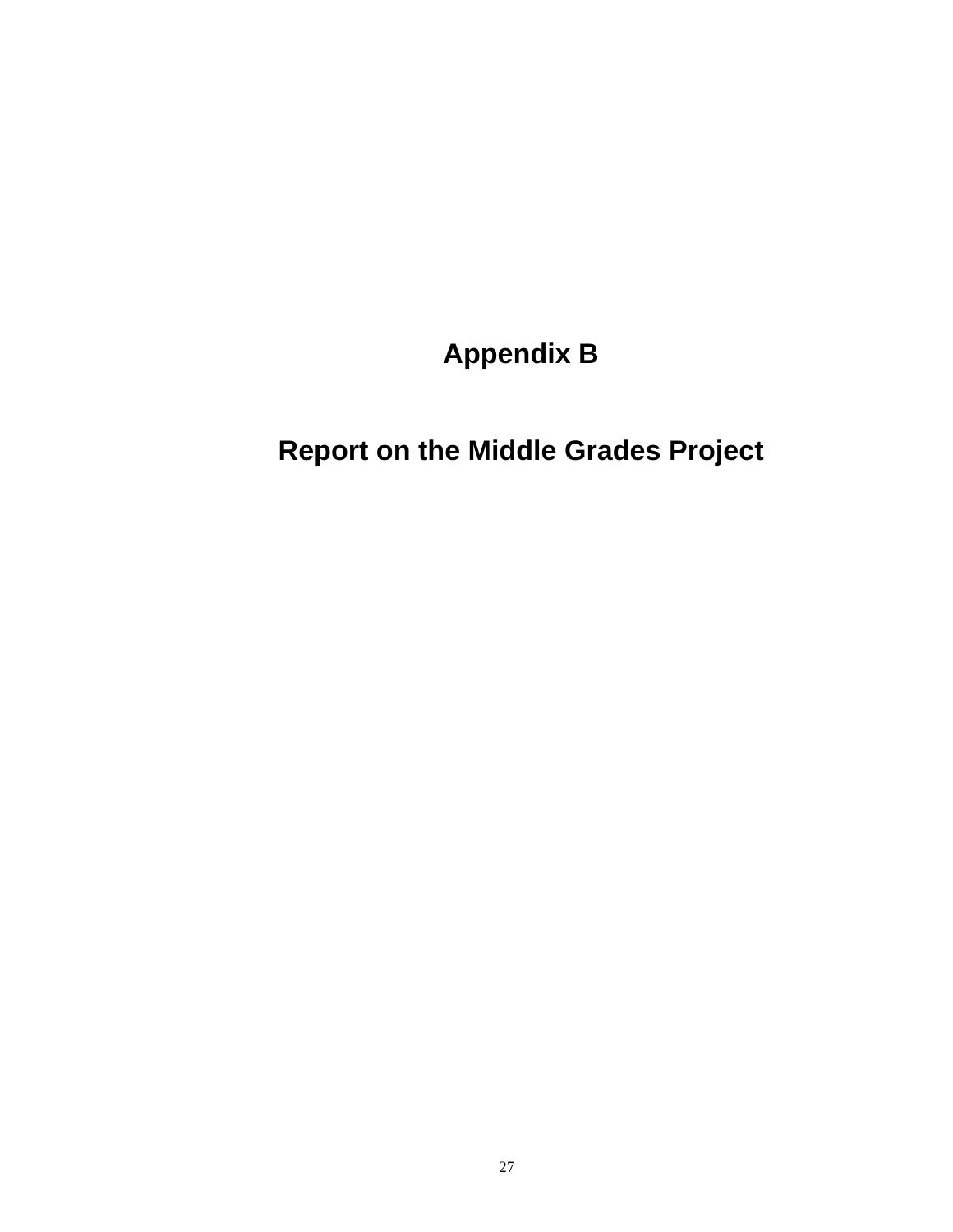#### History of the Middle Grades Project

In 1990 the EIA Select Committee received a planning grant from the Carnegie Corporation of New York to investigate ways to promote middle grades reform. In 1989, the Carnegie Corporation had released its report, Turning Points: Preparing American Youth for the 21<sup>St</sup> Century. *Turning Points* addresses comprehensive reform based on eight essential principles:

- Large middle grade schools are divided into smaller communities for learning.
- ♦ Middle grade schools transmit a core of common knowledge to all students
- Middle grade schools are organized to ensure success for all students.
- Teachers and principals have the major responsibility and power to transform middle grade schools.
- Teachers for the middle grades are specifically prepared to teach young adolescents.
- Schools promote good health; the education and health of young adolescents are inextricably linked.
- Families are allied with school staff through mutual respect, trust, and communication.
- Schools and communities are partners in educating young adolescents.

At the beginning of the SC Middle Grades Project, the EIA Select Committee contracted with the SC Association of School Administrators to survey the practices and preferences of middle grades schools in our state as compared with *Turning Points* recommendations. The survey found an extremely high degree of agreement but a low degree of actual conformity with the principles and practices outlined in *Turning Points*.

For nine years, the SC Middle Grades Project has worked steadily to explore and promote effective practices to enhance the academic learning and personal responsibility of early adolescents ages 10-15, primarily in grades 6-8. Beginning in 1993-94, the State Department of Education formally joined the project and designated a co-director to serve with the project director appointed by the EIA Select Committee, Dr. A. Baron Holmes. The middle grades project has sought whenever possible to integrate middle grades reform with the prevailing education improvement approaches sponsored by the State Department of Education and other organizations statewide. The Middle Grades project has sought to work with and through major departmental efforts such as the SSI math and science initiative, the 200 schools project, curriculum frameworks and standards-based assessment. The limitations of these major departmental efforts are clearly reflected in the modest accomplishments of the Middle Grades Project in promoting academic reform through curriculum, instruction, and assessment.

For six years the Carnegie Corporation has required each state project to work closely with a small number of reforming schools, known as "systemic change schools" which seek to implement *Turning Points* principles and practices. These schools have been selected from disadvantaged communities and have a majority of students from low-income families eligible for free and reduced lunch. At the present time 16 middle grades schools participate in the project. These schools are:

Bamberg-Ehrhardt Middle School Bamberg School District One Bates Middle School Sumter School District 17<br>Bennettsville Middle School Natlboro County School D Camden Middle School **Kershaw County School District** W. J. Clark Middle School **Communist Communist Communist Communist Communist Communist Communist Communist Communist Communist Communist Communist Communist Communist Communist Communist Communist Communist Communist Commu** 

#### School District

**Marlboro County School District**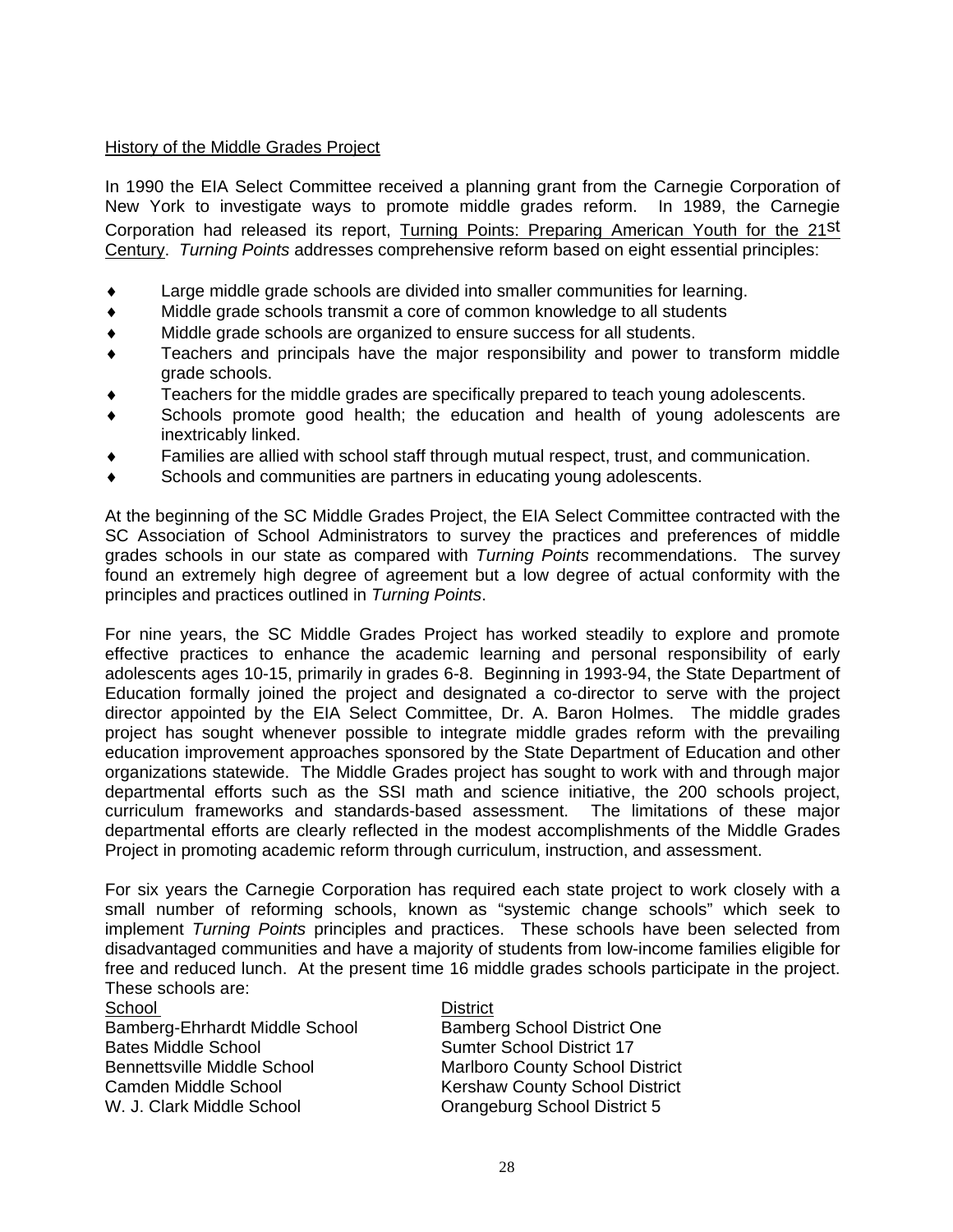# School **District** Johnson Middle School **Florence School District 4** Myrtle Beach Middle School **Horry County School District** North District Middle School **Hampton School District 1** Southwood Middle School **Anderson School District 5**

Great Falls Middle School Chester County School District John Ford Middle School **Calhoun County School District** Lakeview Middle School **Greenville County School District** McClellanville Middle School Charleston County School District Newberry Middle School Newberry County School District R. D. Schroder Middle School Charleston County School District Tanglewood Middle School Greenville County School District

The Middle Grades Project has worked with professional associations, school districts, and systemic change schools on the full array of reform principles and practices recommended in *Turning Points*. For curriculum, instruction, and assessment, the project has sought to acquaint practitioners with the specifics of standards-based assessment and the instructional changes required, at least to the extent that linkages have been defined for math, science, and language arts. The project has also assisted practitioners in reviewing the results of the existing BSAP and MAT-7 tests. Instructional assistance has been offered in language arts through Cunningham 4-blocks training and in math through problem solving math workshops at special training sessions and at the Middle Grades Summer Institute.

The Middle Grades Project has also taken the lead in providing training and assistance in evaluating practices for such critical areas as parent involvement, health promotion, prevention of risk-taking behaviors, community youth-serving programs, church youth programs, and media literacy. The purpose of these efforts has been to engage the greatest possible support for responsible youth development through active efforts of family, community, media, and other groups in partnership with middle-level schools. The results of these efforts have been limited because state-level support is either non-existent (parent involvement, community youth programs, church youth programs, and media literacy) or narrowly categorical (prevention of substance abuse, delinquency, pregnancy, etc.) and seldom well articulated as support for schools. Only comprehensive school health offers strong support for the middle grades.

For five years the project has promoted middle grades reform at the university level. Numerous universities have acquainted their teacher training faculties with middle grades practices and have planned the redesign of their schools of education to prepare teachers in effective middle level pedagogy, academic content, and organizational practices. The leading efforts have occurred at Coastal Carolina University, USC-Columbia, the College of Charleston, and Winthrop University. Also participating actively have been Lander University, USC-Aiken, Columbia College, SC State University, Furman University, Francis Marion University, and Clemson University. The Middle Grades Project has provided funding support to these institutions. Implementation progress has been delayed while waiting for policy changes through the State Department and Board of Education regarding licensure of middle level teachers as a distinct certification separate from elementary and secondary levels. During 1998 the State Board has deliberated carefully regarding a comprehensive package of licensure reforms, of which middle grades certification is just one part. During these deliberations, most of the colleges and universities have slowed or suspended development of their middle grades teacher training programs, pending final action by the State Board of Education.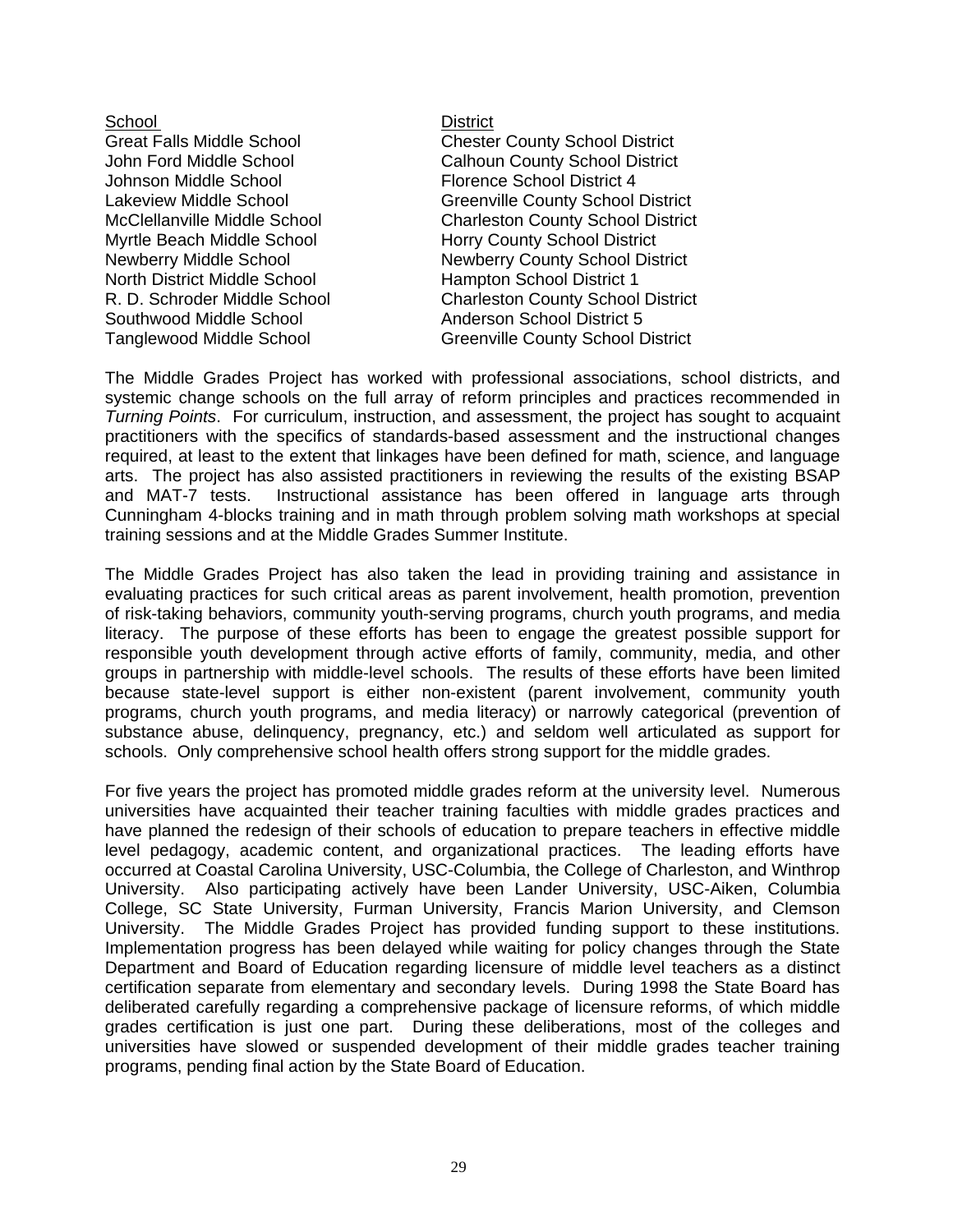In order to assess the effectiveness of these efforts, the Middle Grades Project collects detailed data on academic and youth development practices, attitudes, and behaviors. By the end of 1999, the project will have collected five years of data from over 5,000 students and from approximately 500 teachers per year. This data is stored at the national Center for Public Education at the University of Rhode Island as part of a pool of data collected from Carnegie systemic change schools across the entire nation.

With successive Carnegie Corporation grants from 1990 to 1997, the SC Middle Grades Project sought to implement systemic reform addressing the broad range of practices recommended by *Turning Points*. The Middle Grades Project has pursued comprehensive school improvement through such diverse areas as (1) assessment of current practices, (2) networking and engagement of all critical parties in systemic reform, (3) curriculum instruction, and assessment, (4) youth development, and (5) teacher training.

### **Carnegie Project Activities**

- Assessment of Practices (compared with *Turning Points*)
	- ♦ SCASA (middle-level principals) regional assessment by 40 school teams
	- ♦ Self-study assessments of 17 systemic change schools for 5 years
	- ♦ Special assessments of status of parent involvement, health services, and community youth-serving activities
- Curriculum, Instruction, and Assessment
	- Training of systemic change schools in interdisciplinary units, testing alignment, and frameworks-based standards.
	- ♦ Summer institutes for 3 years (one week each), addressing language arts, math, and teaching at-risk students
	- ♦ A middle grades curriculum frameworks document
- ♦ Youth Development (assessing and planning appropriate practices)
	- ♦ Health
	- ♦ Community youth serving organizations (scouts, boys and girls clubs, churches, recreation authorities, etc.)
	- ♦ Media literacy
	- Adolescent risk behaviors
- **Teacher Training** 
	- ♦ Assessment of current practices in training teachers for the middle grades
	- ♦ Funding support for investigating development of middle-level teacher training programs at 9 colleges/universities
	- Funding for development of middle-level programs at 3 universities (Coastal, College of Charleston, Winthrop)
	- Advocacy for district certification of middle grades teachers
- **Engagement of Professional Organizations** 
	- SCASA-middle level principals
	- ♦ SCMSA
	- ♦ ASCD
	- **SCACTE**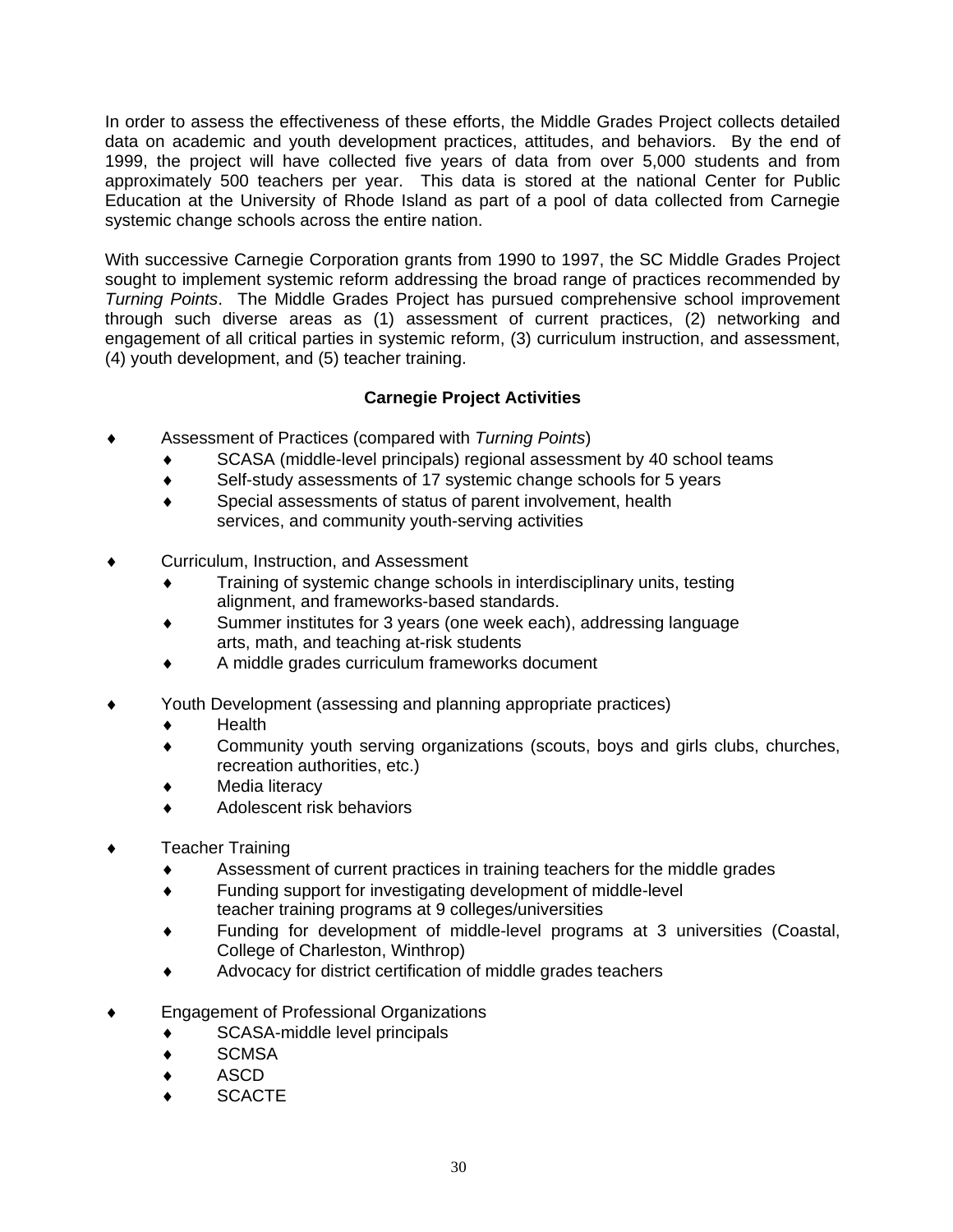- Networking for Policy and Professional Development
	- ♦ Regional professional development networks
	- ♦ School district middle level coordinators
	- ♦ ETV "Middle-Level Update"
	- ♦ Center for Advancement of Teaching and School Leadership

#### **Findings Regarding Challenges to Reform in the Middle Grades**

The adolescent years are a very challenging time for promoting academic achievement in the middle grades. Factors hindering academic achievement must be addressed significantly in many middle grade schools, families, and communities if adolescents are to achieve their academic potential.

#### **Carnegie Assessment Evidence**

- 32% poor
- work habits
- 27% poorly motivated to achieve
- 31% underachieving

44% would not go to a teacher if they had a problem

- 41% of parents do not talk with teachers about child's performance
- $55%$  of parents do not go to the school

40-45% watch TV or play video games 3 or more hours per day λ Early adolescents typically seek to assert independence from adult authority but do not have the maturity to choose a path toward a fulfilling or productive life. They have not developed commitment to hard work and self-advancement. Families, schools, and communities have not succeeded in channeling the energies of many early adolescents into selfassertion through academic pursuits.

 $\lambda$  Relationships with peers tend to be the focal point in the lives of early adolescents. Socializing with friends, including girl-boy relationships, is a major distraction from schoolwork and erodes the climate for learning.

λ Moving away from the single teacher per class group of elementary school leaves students much less attached to adults at the school. Teacher teams can minimize the impersonal environment. Unfortunately, many middle grades schools do not have an extra non-instructional period for team meetings and parent conferences. Furthermore, extra planning periods are not always utilized with sufficient effectiveness.

 $\lambda$  Many parents cease their close relationship with teachers and school after the elementary level. Over half of all middle grades parents seldom or never visit middle level schools. As a result, teachers and parents typically do not share observations or collaborate to meet student needs.

λ Today's adolescents tend to be "media addicted." The customary perceptual mode of students is electronic since they are heavy consumers of TV, movies, and music. They tend to have an aversion to printed text and say repeatedly that they "hate reading."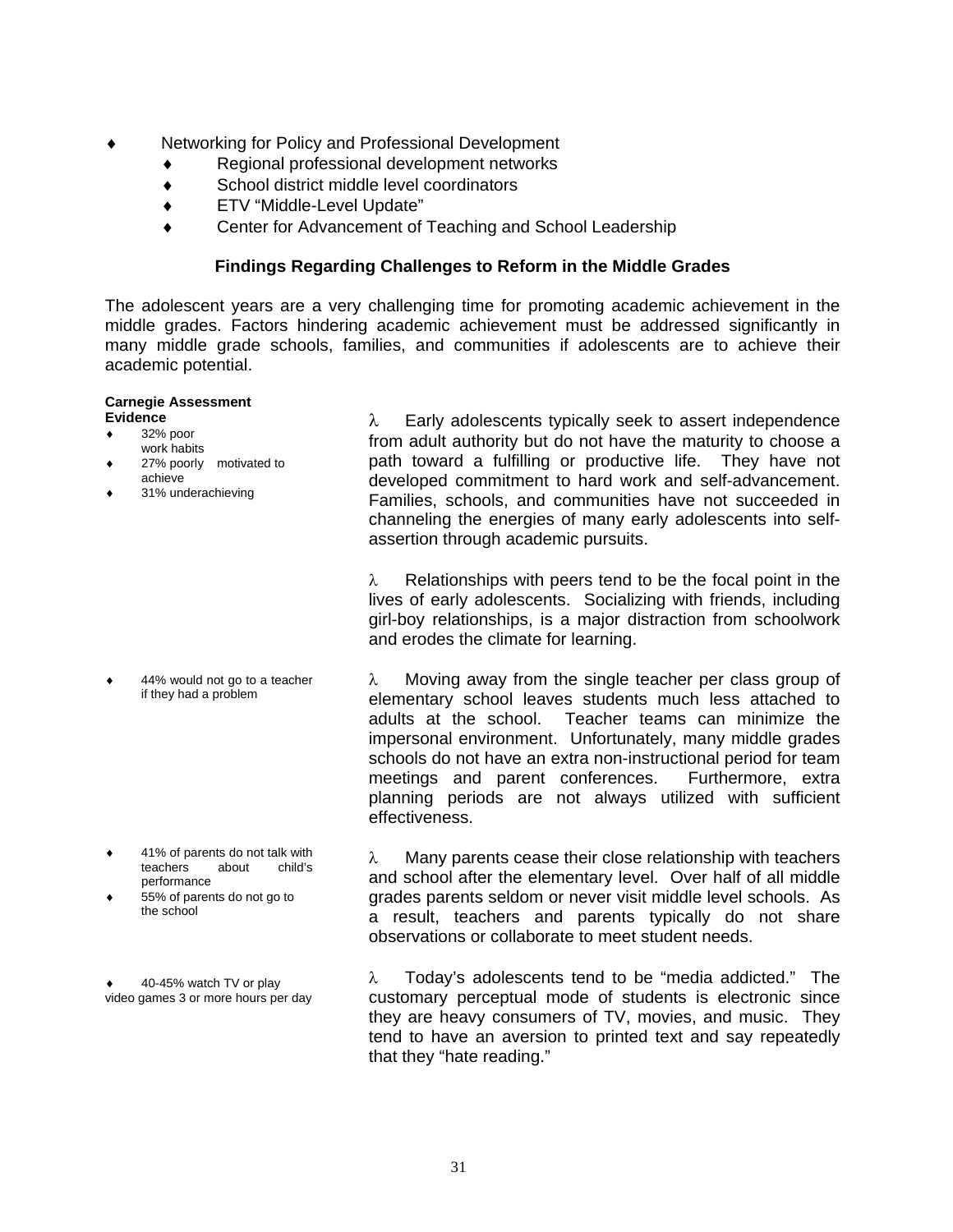- ♦ 30% in-school suspension
- $20\%$  out of school suspension

λ Cultural norms regarding respect for and compliance with adult authority have made youth less responsive to adults, whether teachers, parents, or others.

When these cultural/behavioral trends are combined with low family literacy, middle grades schools are confronted with large numbers of poorly prepared, passive or reluctant learners. These problems are compounded by several school factors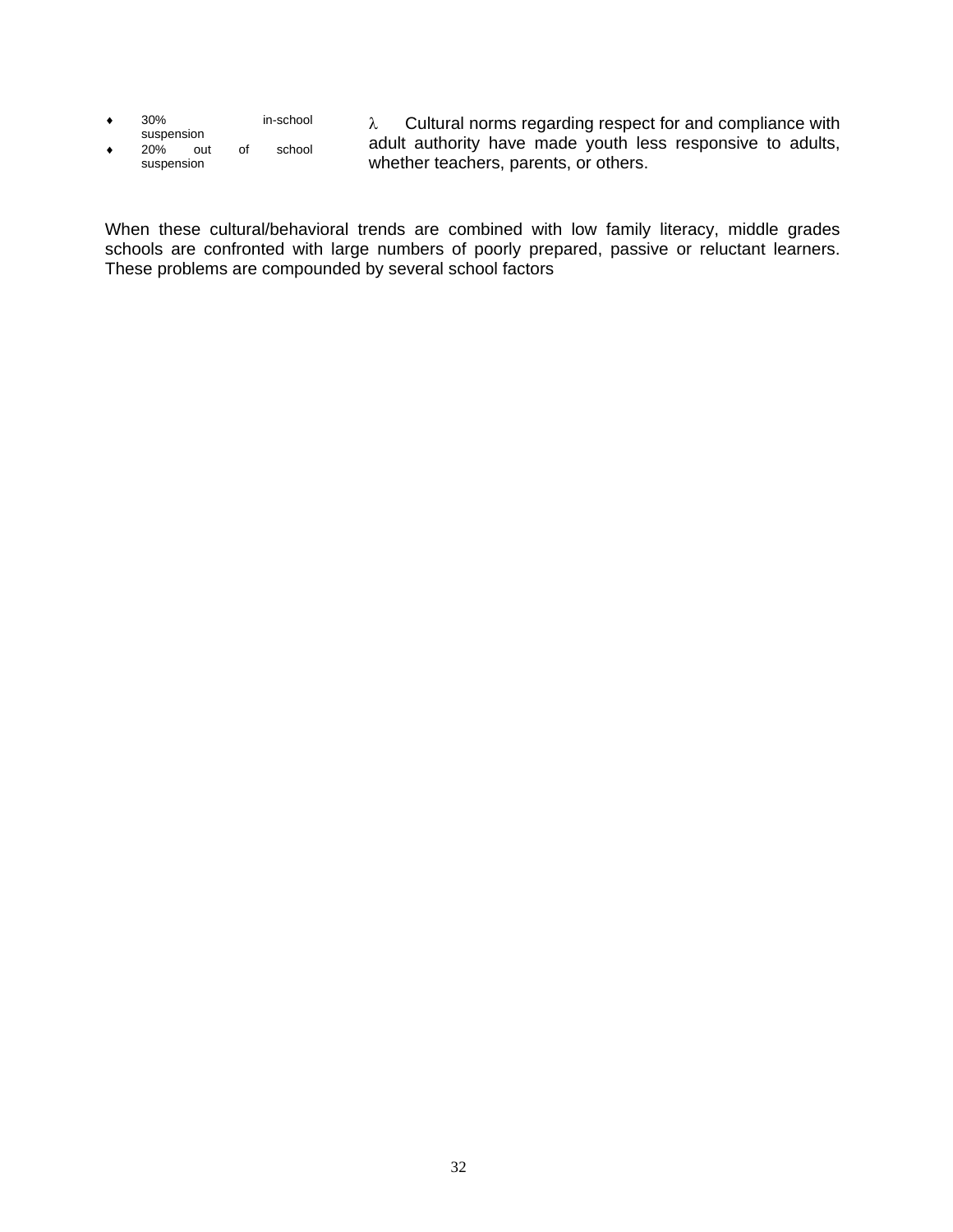14% teachers are certified specifically from the middle grades

- average student size of school 493 elementary 652 middle
- number of teachers each student has  $-K-3 = 1$ 
	- $-4-5 = 2$  or 3
	- $-6-8 = 4-7$
- 37% perform below grade level
- $61\%$  of  $8\degree$ <br>read 0-2 graders read 0-2 books outside school over three months th
- $35\%$  of  $8$ <sup>"</sup> graders below standards in math and 31% in reading

λ Very few teachers have been trained specifically to teach in the middle grades. Therefore, too many teachers are neither prepared for middle-level organization and pedagogy practices nor sufficiently knowledgeable in the academic content in the middle grades.

 $\lambda$  The middle level is not defined as a separate area in terms of law or customary administrative practice. State-level officials, district offices, universities and others organize for elementary programs and secondary programs that do not address the middle level adequately.

λ The scale of many middle level schools has increased the current alienation of young adolescents from adult authority in today's culture.

λ Instructional support for middle grades teachers in the core subjects of language arts, math, science, and social studies is limited and often not tailored to the middle grade students' developmental needs.

λ Too many students reach middle school far behind in academic skills. They read poorly or dislike reading. Their math and science knowledge and skills are deficient. Therefore, before the complications of adolescence and the less personalized environment of middle school hinders learning, at least one-quarter of all students are already well below minimal standards. Actually, depending on how "high the bar is set", one-third or even one-half reach the middle grades below standards.

#### **Recommended Approaches for Systemic Reform**

In order to address the academic deficiencies and personal development problems of early adolescents in the middle grades, the Carnegie project has worked both on systemic reform statewide and with a small group of 17 pilot "systemic change schools." Through these experiences, some important lessons have been learned about school reform to improve the academic and personal development of early adolescents in middle-level schools.

λ Support from the Department of Education and state agencies tends to be very narrow, guided primarily by categorical funding sources and program objectives. Organizing effective support for systemic change in 225 individual middle grades schools is virtually impossible under current circumstances of fragmented state programs.

 $\lambda$  The state does not presently have the capacity to provide effective school-specific coaching and support of continuing, systemic nature for more than a small number of schools. To develop such capacity, the entire array of state and district services would have to be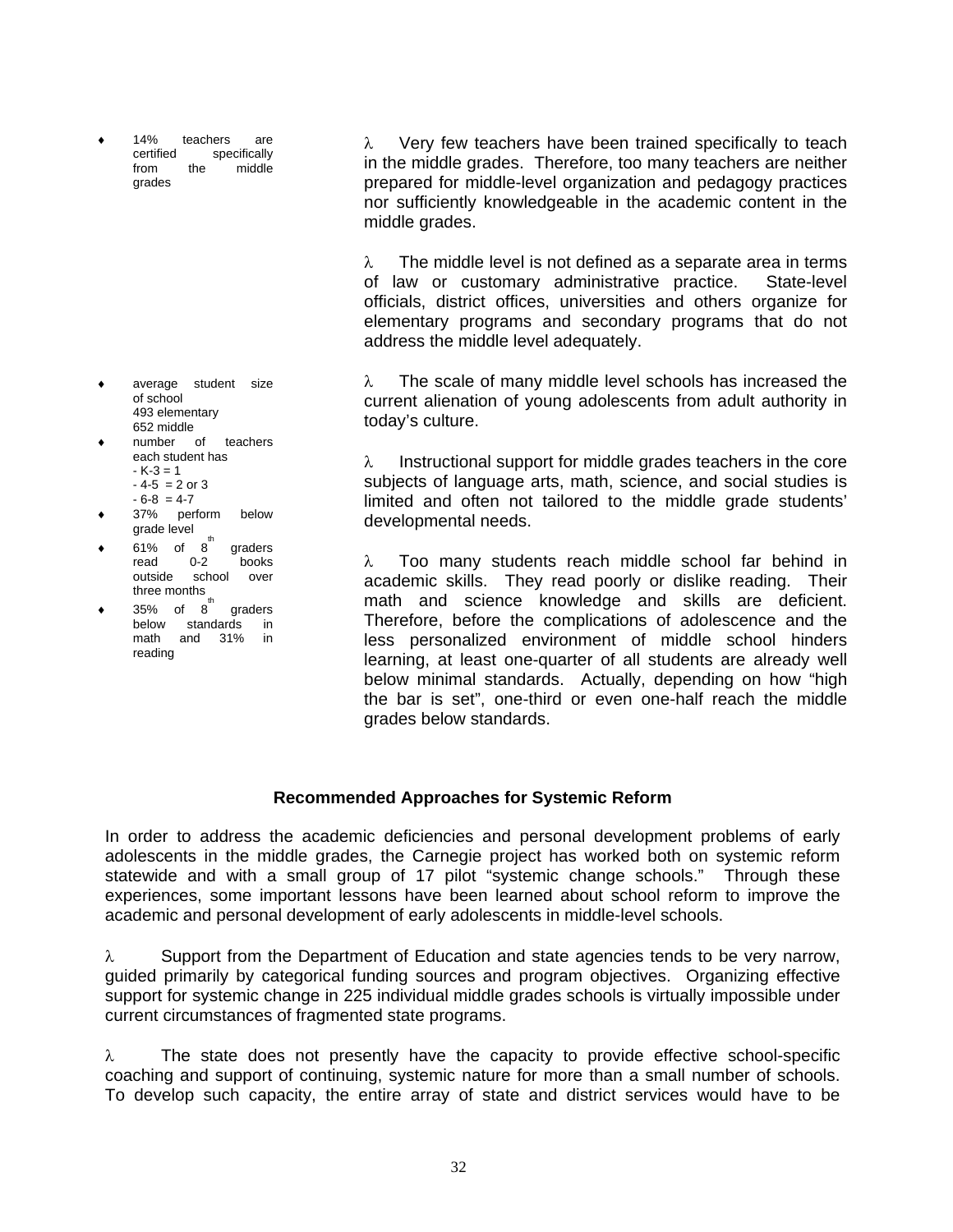restructured. **Recommendation: The State Department of Education should reorganize its programs to provide to all schools support that is accessible, sufficiently intensive, and articulated as needed for preschool, elementary, middle, high, and adult levels.** 

λ Useful support for subject-specific academic improvement is generally rare. The only area for which substantial support could be arranged was Cunningham literacy training in reading and language arts which has supported most of the language arts teachers in the 17 Carnegie schools and about 85 other middle level teachers in 20 middle schools at the Middle Level Summer Institute. This is only a fraction of the needed support for reading improvement in the 225 schools statewide. Despite steady progress by the SSI math and science initiative, it has not yet developed sufficient hands-on training and assistance to reach more than a small percentage of math and science teachers. Other subjects such as social studies or health have not been a serious matter of attention, probably because they are not reported as part of the battery scores from MAT-7 or on BSAP, so they "don't count." **Recommendation: The State Department of Education in collaboration with professional associations, universities, and school districts, should design and organize appropriate support for curriculum and instruction in each of the subjects tested through the new state assessment system.** 

λ Articulation of support from state-level organizations through districts to schools is an exceedingly complex phenomenon and therefore cannot be summarized easily. Overall, academic support for middle-level schools from state and district sources is grossly inadequate, and state-district collaboration regarding the middle grades is quite weak. **Recommendation: The State Department of Education should restore relationships with school districts as effective partners in academic achievement and youth development.** 

 $\lambda$  Although the entire enterprise of schools is evaluated by the "bottom line" of test scores, the specific substance of the tests (BSAP and MAT-7) and their relationship to the curriculum taught in the schools have not been understood by most middle grades educators. The priority learning objectives, as evaluated by the tests, are not defined concretely enough to guide curriculum and instruction. Failure to return to teachers, students, and parents the test items with answers marked correct or incorrect (as the PSAT does) is very destructive of any reasonable process of correction and improvement. As a result, test-driven curriculum and instruction attempt frantically to cover everything possible (at least in the textbook) so that students may conceivably be prepared for whatever questions might be asked on the tests. Any possibility of concentrating on depth of engagement and learning is severely undercut by the assessment-driven obligation to cover everything that might possibly appear on the tests. Given the developmental process of early adolescence and the unsupportive learning culture of the late 1990s, the test-driven struggle for maximum content coverage violates the common sense rule of "more is less and less is more." **Recommendation: The new tests should be designed to achieve a balance between depth and breadth of learning; and scored test items should be released to parents, students, and teachers for review and appropriate action to remedy incorrect and substandard performance.** 

λ Middle grades reform is typically focused on organizational approaches such as teams and advisory programs and on a difficult struggle to achieve personalized attention to the developmental needs and interests of individual students. Middle grades reform is not well defined or widely practiced in terms of curriculum-focused academic content. Middle grades curriculum reform is most frequently discussed in terms of interdisciplinary units and integrated or coordinated instruction by the team. Content-focused reform as articulated by curriculum frameworks and standards has not been the major focus of middle grades reform. Even though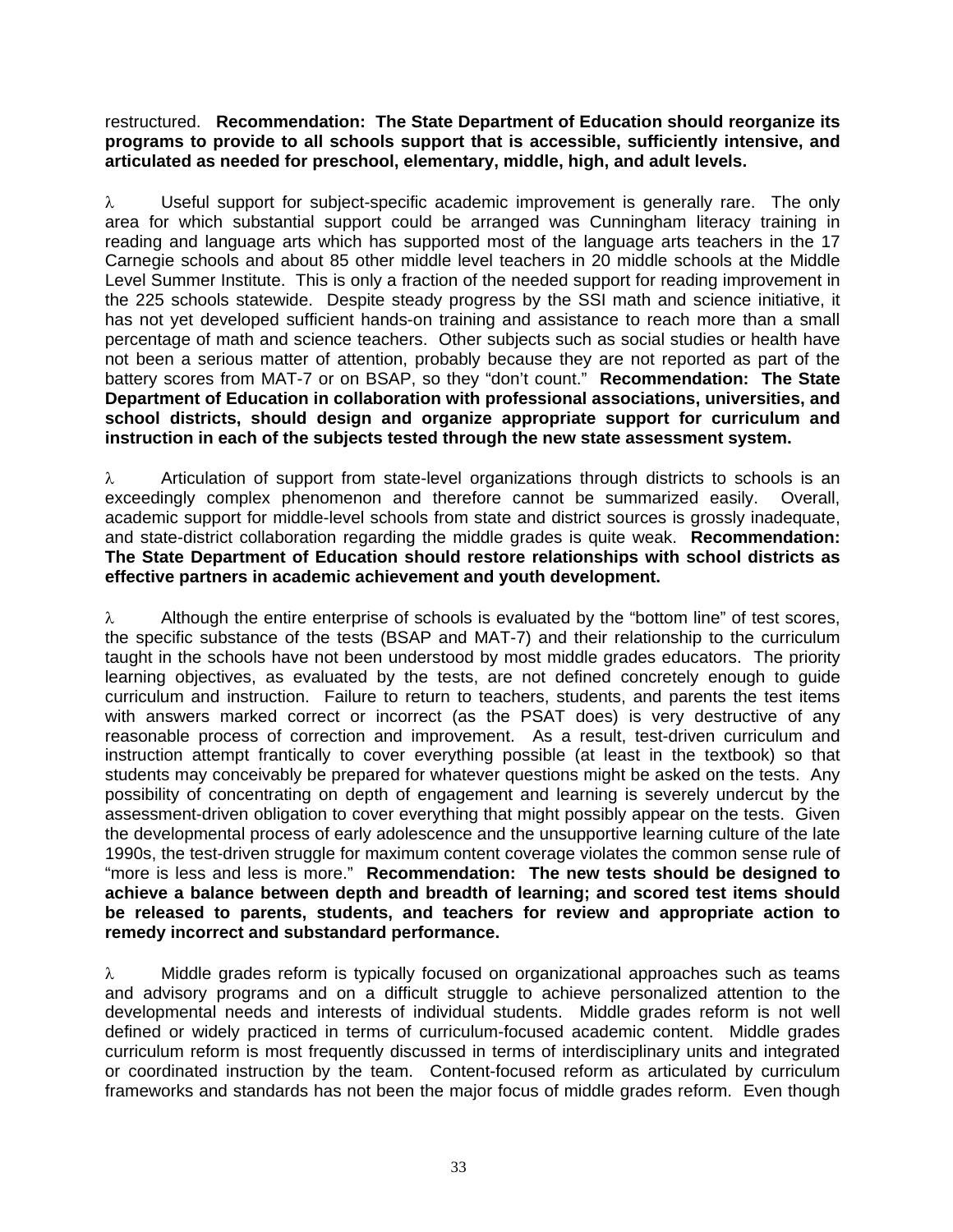standards-based reform is critical, it must be seen as an additional challenge added to the efforts of middle-level schools to provide personalized attention and to deal with the problems of adolescent development. **Recommendation: Reform efforts for the middle grades school give equal attention to both academic achievement and the more traditional middle level emphasis on school organization and youth development.** 

 $\lambda$  There is almost no assistance available for schools in developing effective relationships with parents. No one in the State Department of Education or any other statewide organization is assigned to work on involvement of parents with students above age 5. **Recommendation: Funding should be appropriated for staff and consultants to promote effective practices of parent involvement.** 

λ There is too little support for schools in developing community partnerships for the personal and academic development of early adolescents. There are many categorical programs to address alcohol and drugs, delinquency, pregnancy and other problems, but these programs are narrow in focus, limited in effective statewide coverage, and poorly coordinated among programs. As a result, the typical middle level school receives little or no support to create school-community-family partnerships as envisaged by the new Schools of Promise initiative sponsored by SCASA. **Recommendation: The State Department of Education and the Governor through his cabinet and other agencies should organize meaningful support for positive youth development through schools, parents, and communities.** 

For the past year, the Middle Grades Project has focused its school reform efforts on systemic reform statewide to support all middle level schools, rather than only just a few high profile categorical initiatives or a limited number of pilot schools. The systemic reform priorities are:

- ♦ Enhancing SEA capacity to support systemic change among middle grades schools. This should include utilizing and coordinating multiple funding sources and multiple programs.
- Strengthening professional associations as effective promoters of middle grades reform.
- Developing effective relationships with school districts to promote middle grades reform.
- Creating regional professional development networks.
- Developing a compelling vision for middle grades reform, built around specific practices and principles.
- Implementing excellent teacher and administrator training and licensure for the middle grades.
- Achieving accountability through the use of testing, self-study, and other data to assess the effectiveness of our reform efforts.
- Enlisting the support of all partners in promoting systemic change for the middle grades.

Stated simply, systemic reform for the middle grades (and for elementary or secondary) requires engagement of all appropriate parties to develop reform practices as part of their routine work, not as specially funded add-on projects. Because this approach requires radical reform of independent, fragmented programs and organizations, systemic reform will not occur until the leadership of the state decides to restructure the way school improvement is promoted. Systemic reform requires all programs to become relevant to and supportive of restructuring by typical elementary, middle, and secondary schools (also, preschool, vocational/school to work, and adult programs). Furthermore, school districts must become knowledgeable and committed regarding the essential elements of middle grades reform.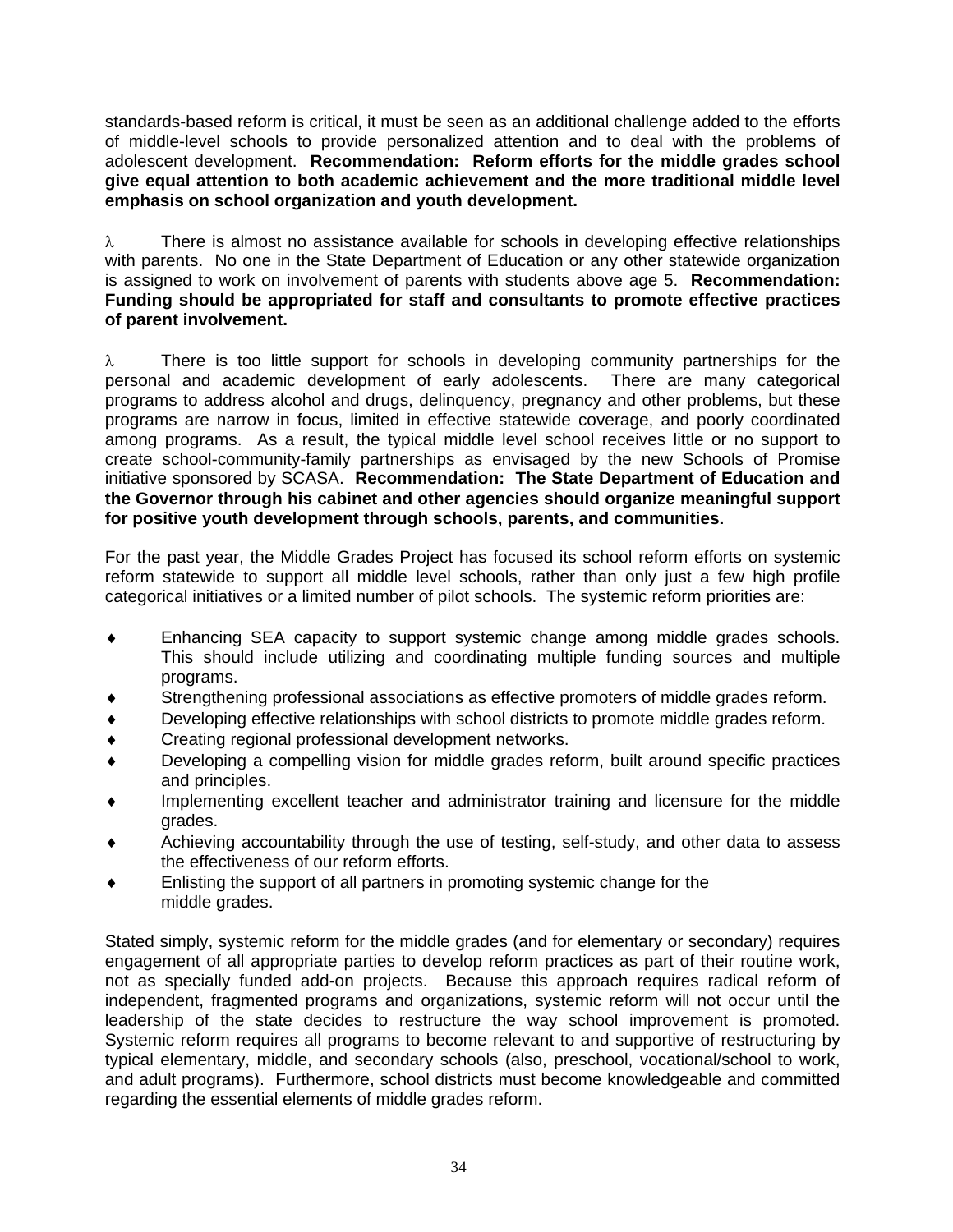Programs, funding, training, and support must become accessible and consumable at and through each individual school. This requires a virtual revolution, redesigning the prevailing array of narrow categorical programs, each of which typically has its own handful of pilot schools pursuing discrete elements of improvement. Instead, all these efforts must become integrated through coordinated state and district efforts to support all schools in their varying circumstances. There must be well-designed systems of support for reform networks at the pre-school, elementary, middle, secondary, vocation/school-to-work and adult level. The reform systems must be designed and managed through the collaboration of front-line practitioners with state and district support personnel. The resulting systemic support must be directed toward and utilized by all schools on a consistent basis. This requires reallocation of resources to local and regional professional development networks led by school practitioners, as well as continuing statewide electronic communication to all schools via e-mail and televised communication.

The SC Middle Level Project has explored such systemic reform approaches. The project has sponsored regional professional development networks organized for and by middle school practitioners, in collaboration with district personnel, university professors, and others. The project has designed and broadcast a monthly ETV program via satellite, "The Middle-Level Update". The project has planned and delivered its programs through existing practitioner organizations such as SCMSA, ASCD, and SCASA. And the project has sought to reach practitioners through local university outreach programs. The consequences of these efforts will remain limited until (1) the vast array of narrow state categorical and/or single purpose programs restructure to promote school-based, practitioner-driven systemic reform; (2) South Carolina establishes the middle-level as a formal component of education equivalent in law, practice, and funding to elementary and secondary levels; and (3) school districts, universities, and other organizations become active in promoting best practices for academic achievement and personal growth of all early adolescents in middle grades schools.